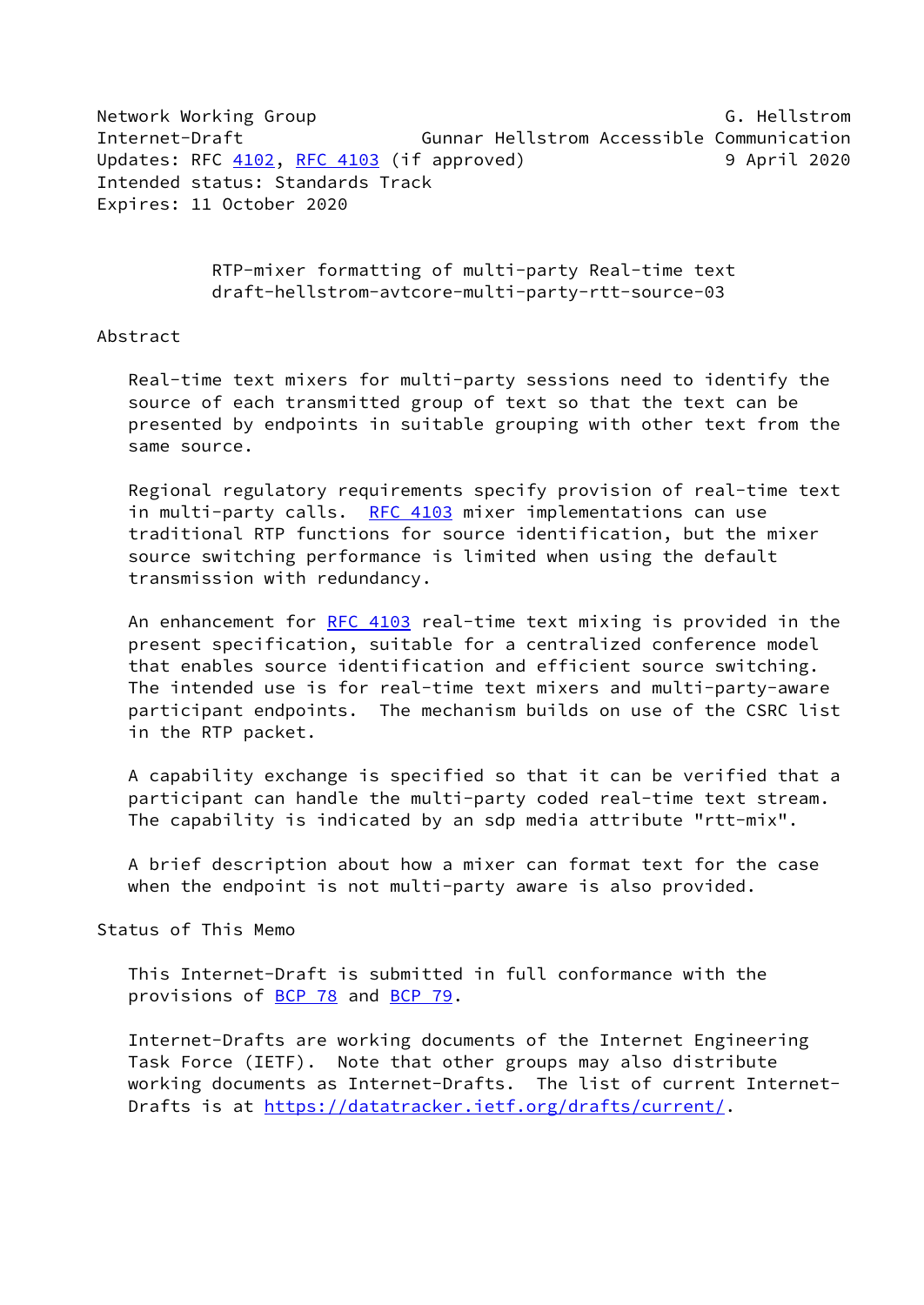Internet-Drafts are draft documents valid for a maximum of six months and may be updated, replaced, or obsoleted by other documents at any time. It is inappropriate to use Internet-Drafts as reference material or to cite them other than as "work in progress."

This Internet-Draft will expire on 11 October 2020.

Copyright Notice

 Copyright (c) 2020 IETF Trust and the persons identified as the document authors. All rights reserved.

This document is subject to [BCP 78](https://datatracker.ietf.org/doc/pdf/bcp78) and the IETF Trust's Legal Provisions Relating to IETF Documents ([https://trustee.ietf.org/](https://trustee.ietf.org/license-info) [license-info](https://trustee.ietf.org/license-info)) in effect on the date of publication of this document. Please review these documents carefully, as they describe your rights and restrictions with respect to this document. Code Components extracted from this document must include Simplified BSD License text as described in Section 4.e of the [Trust Legal Provisions](https://trustee.ietf.org/license-info) and are provided without warranty as described in the Simplified BSD License.

Table of Contents

|                  |  | $\overline{3}$                                                                                                                                                                                                                                                                                                                     |
|------------------|--|------------------------------------------------------------------------------------------------------------------------------------------------------------------------------------------------------------------------------------------------------------------------------------------------------------------------------------|
| 2.               |  | $\overline{4}$                                                                                                                                                                                                                                                                                                                     |
| 3.               |  | $\overline{4}$                                                                                                                                                                                                                                                                                                                     |
| $\overline{4}$ . |  | $\overline{4}$                                                                                                                                                                                                                                                                                                                     |
| 5.               |  | $\overline{5}$                                                                                                                                                                                                                                                                                                                     |
| 6.               |  | 6                                                                                                                                                                                                                                                                                                                                  |
| $\overline{1}$ . |  | $\underline{8}$                                                                                                                                                                                                                                                                                                                    |
| 8.               |  | 8                                                                                                                                                                                                                                                                                                                                  |
| 9.               |  | 8                                                                                                                                                                                                                                                                                                                                  |
| 10.              |  | 8                                                                                                                                                                                                                                                                                                                                  |
|                  |  | 9                                                                                                                                                                                                                                                                                                                                  |
|                  |  | 10                                                                                                                                                                                                                                                                                                                                 |
|                  |  | 12                                                                                                                                                                                                                                                                                                                                 |
|                  |  | 12                                                                                                                                                                                                                                                                                                                                 |
|                  |  | 13                                                                                                                                                                                                                                                                                                                                 |
|                  |  | 15                                                                                                                                                                                                                                                                                                                                 |
|                  |  | 20                                                                                                                                                                                                                                                                                                                                 |
|                  |  | 21                                                                                                                                                                                                                                                                                                                                 |
|                  |  | 21                                                                                                                                                                                                                                                                                                                                 |
|                  |  | 21                                                                                                                                                                                                                                                                                                                                 |
|                  |  | Use of fields in the RTP packets<br>Actions at transmission by a mixer<br>Use with SIP centralized conferencing framework $\dots$<br>13. Performance considerations<br>14. Presentation level considerations<br>$14.1$ . Presentation by multi-party aware endpoints<br>14.2. Multi-party mixing for multi-party unaware endpoints |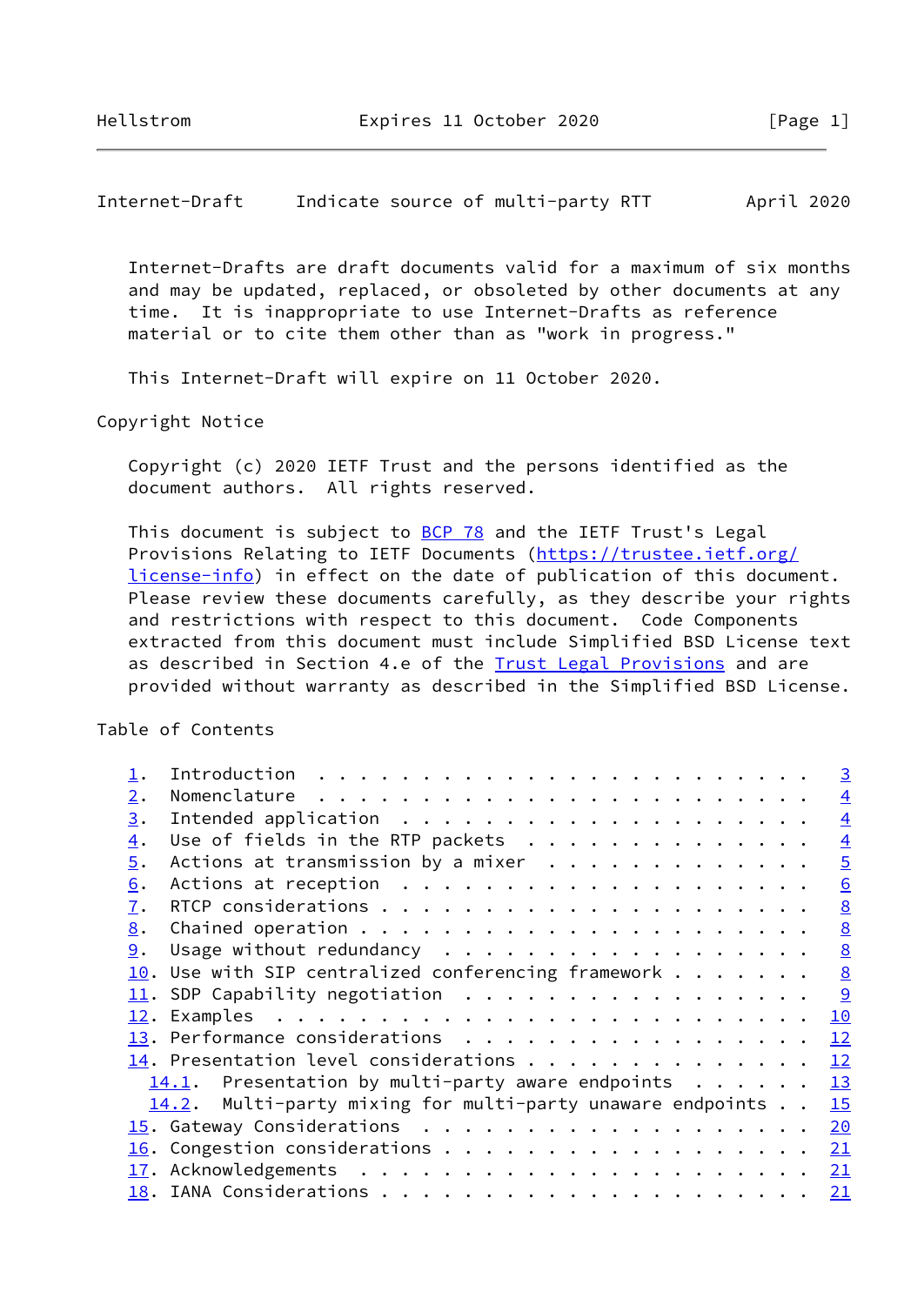| $20.1$ . Changes from version -02 to -03 21 |  |  |  |  |  |  |  |  |  |
|---------------------------------------------|--|--|--|--|--|--|--|--|--|
| $20.2$ . Changes from version -01 to -02 22 |  |  |  |  |  |  |  |  |  |
| $20.3$ . Changes from version -00 to -01 23 |  |  |  |  |  |  |  |  |  |

| Hellstrom | Expires 11 October 2020 | [Page 2] |
|-----------|-------------------------|----------|
|           |                         |          |

<span id="page-2-1"></span>

| 21.1. Normative References 23   |
|---------------------------------|
| 21.2. Informative References 24 |
|                                 |

# <span id="page-2-0"></span>[1](#page-2-0). Introduction

[RFC 4103\[RFC4103](https://datatracker.ietf.org/doc/pdf/rfc4103)] specifies use of [RFC 3550](https://datatracker.ietf.org/doc/pdf/rfc3550) RTP [\[RFC3550](https://datatracker.ietf.org/doc/pdf/rfc3550)] for transmission of real-time text (RTT) and the "text/t140" format. It also specifies a redundancy format "text/red" for increased robustness. [RFC 4102](https://datatracker.ietf.org/doc/pdf/rfc4102) [[RFC4102](https://datatracker.ietf.org/doc/pdf/rfc4102)] registers the "text/red" format. Regional regulatory requirements specify provision of real-time text in multi-party calls.

 The redundancy scheme enables efficient transmission of redundant text in packets together with new text. However the redundant header format has no source indicators for the redundant transmissions. An assumption has had to be made that the redundant parts in a packet are from the same source as the new text. The recommended transmission is one new and two redundant generations of text (T140blocks) in each packet and the recommended transmission interval is 300 ms.

 A mixer, selecting between text input from different sources and transmitting it in a common stream needs to make sure that the receiver can assign the received text to the proper sources for presentation. Therefore, without any extra rule for source identification, the mixer needs to stop sending new text from that source and then make sure that all text so far has been sent with all intended redundancy levels (usually two) before switching source. That causes the very long time of one second to switch between transmission of text from one source to text from another source. Both the total throughput and the switching performance in the mixer is too low for most applications.

A more efficient source identification scheme requires that each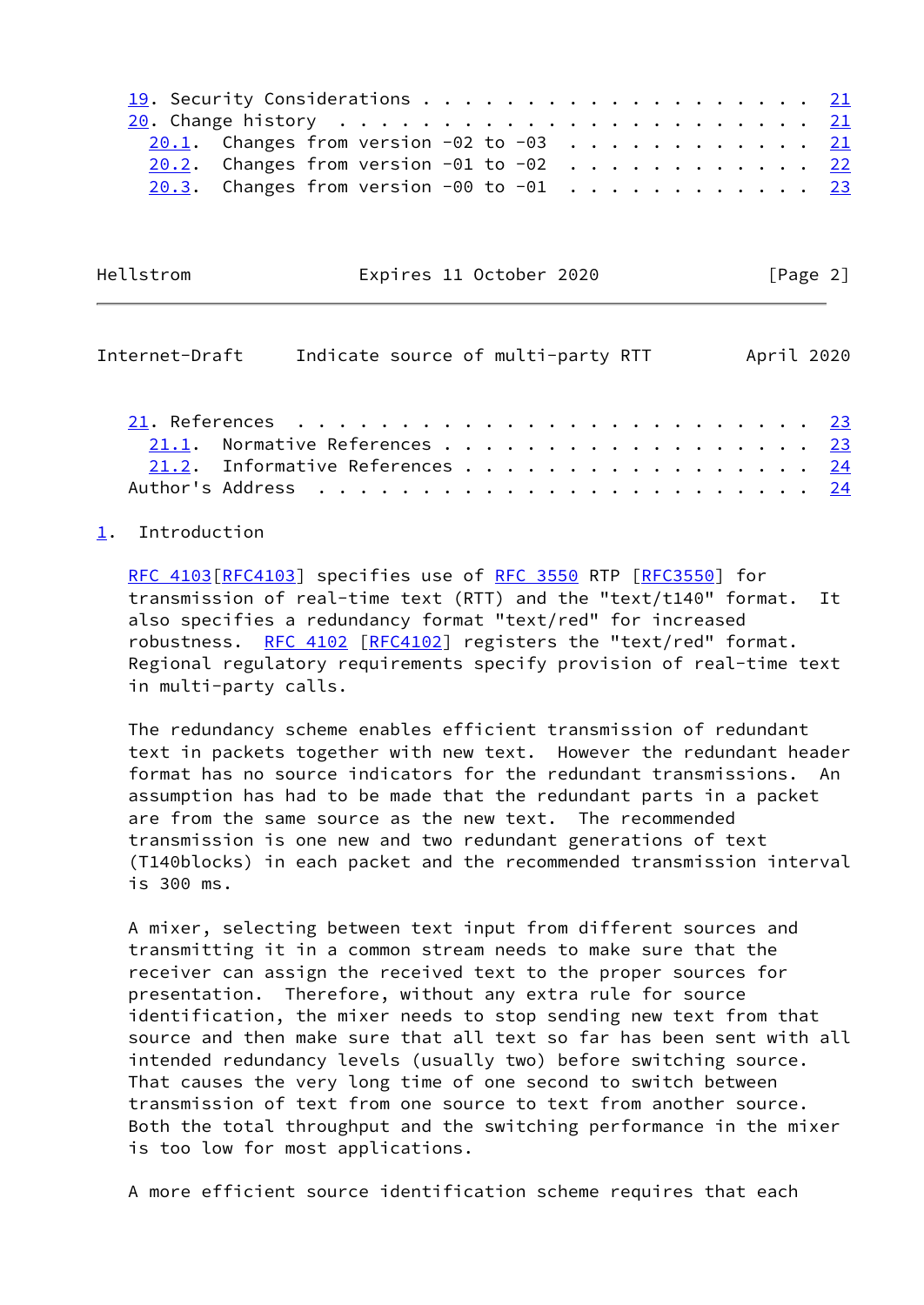redundant T140block has its source individually preserved. The present specification introduces a source indicator by specific rules for populating the CSRC-list in the RTP-packet.

 A negotiation mechanism is also introduced for verification that the receiver is able to handle the multi-party coded stream.

 A fall-back mixing procedure is specified for cases when the negotiation fails.

Hellstrom **Expires 11 October 2020** [Page 3]

<span id="page-3-1"></span>Internet-Draft Indicate source of multi-party RTT April 2020

<span id="page-3-0"></span>[2](#page-3-0). Nomenclature

 The key words "MUST", "MUST NOT", "REQUIRED", "SHALL", "SHALL NOT", "SHOULD", "SHOULD NOT", "RECOMMENDED", "MAY", and "OPTIONAL" in this document are to be interpreted as described in [\[RFC2119](https://datatracker.ietf.org/doc/pdf/rfc2119)].

 The terms SDES, CNAME, NAME, SSRC, CSRC, CSRC list, CC are explained in [[RFC3550\]](https://datatracker.ietf.org/doc/pdf/rfc3550)

The term "T140block" is defined in [RFC 4103 \[RFC4103](https://datatracker.ietf.org/doc/pdf/rfc4103)] to contain one or more T.140 code elements.

<span id="page-3-2"></span>[3](#page-3-2). Intended application

 The scheme for identification of source of redundant transmissions is intended for transmission from entities taking the mixer role in centralised mixing configurations for RTT. It is intended for reception by both endpoints and mixers.

<span id="page-3-3"></span>[4](#page-3-3). Use of fields in the RTP packets

[RFC 4103\[RFC4103](https://datatracker.ietf.org/doc/pdf/rfc4103)] specifies use of [RFC 3550](https://datatracker.ietf.org/doc/pdf/rfc3550) RTP[RFC3550], and a redundancy format "text/red" for increased robustness. This specification updates [RFC 4102](https://datatracker.ietf.org/doc/pdf/rfc4102)[[RFC4102](https://datatracker.ietf.org/doc/pdf/rfc4102)] and [RFC 4103\[RFC4103](https://datatracker.ietf.org/doc/pdf/rfc4103)] by introducing a rule for populating and using the CSRC-list in the RTP packet in order to enhance the performance in multi-party RTT sessions.

When transmitted from a mixer, the first member in the CSRC-list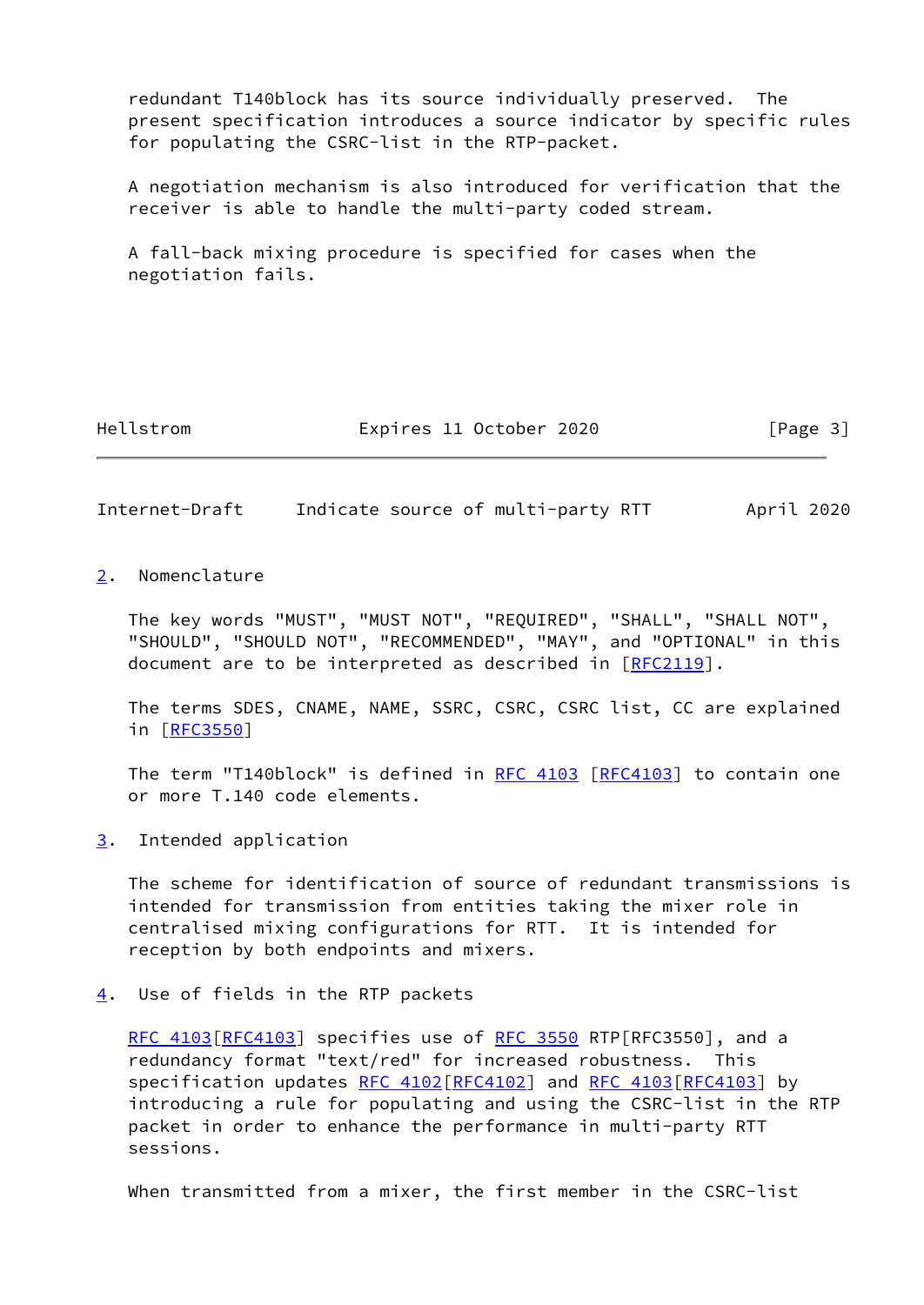SHALL contain the SSRC of the source of the primary T140block in the packet. The second and further members in the CSRC-list SHALL contain the SSRC of the source of the first, second, etc redundant generations of T140blocks included in the packet. ( the recommended level of redundancy is to use one primary and two redundant generations of T140blocks.) In some cases, a primary or redundant T140block is empty, but is still represented by a member in the redundancy header. For such cases, the corresponding CSRC-list member MUST also be included.

The CC field SHALL show the number of members in the CSRC list.

Note: This specification departs from section [4 of RFC 2198](https://datatracker.ietf.org/doc/pdf/rfc2198#section-4) [\[RFC2198](https://datatracker.ietf.org/doc/pdf/rfc2198)] which associates the whole of the CSRC-list with the primary data and assumes that the same list applies to reconstructed redundant data. In the present specification a T140block is associated with exactly one CSRC list member as described above. Also [RFC 2198 \[RFC2198](https://datatracker.ietf.org/doc/pdf/rfc2198)] anticipates infrequent change to CSRCs; implementers should be aware that the order of the CSRC-list according to this specification will

| Expires 11 October 2020<br>Hellstrom | [Page 4] |
|--------------------------------------|----------|
|--------------------------------------|----------|

<span id="page-4-0"></span>

|  | Internet-Draft |  |  |  | Indicate source of multi-party RTT |  | April 2020 |
|--|----------------|--|--|--|------------------------------------|--|------------|
|--|----------------|--|--|--|------------------------------------|--|------------|

 vary during transitions between transmission from the mixer of text originated by different participants.

 The picture below shows a typical RTP packet with multi-party RTT contents and coding according to the present specification.

0 1 2 3 0 1 2 3 4 5 6 7 8 9 0 1 2 3 4 5 6 7 8 9 0 1 2 3 4 5 6 7 8 9 0 1 +-+-+-+-+-+-+-+-+-+-+-+-+-+-+-+-+-+-+-+-+-+-+-+-+-+-+-+-+-+-+-+-+ |V=2|P|X| CC=3 |M| "RED" PT | sequence number of primary | +-+-+-+-+-+-+-+-+-+-+-+-+-+-+-+-+-+-+-+-+-+-+-+-+-+-+-+-+-+-+-+-+ | timestamp of primary encoding "P" | +-+-+-+-+-+-+-+-+-+-+-+-+-+-+-+-+-+-+-+-+-+-+-+-+-+-+-+-+-+-+-+-+ synchronization source (SSRC) identifier +=+=+=+=+=+=+=+=+=+=+=+=+=+=+=+=+=+=+=+=+=+=+=+=+=+=+=+=+=+=+=+=+  $CSRC$  list member  $1 = SSRC$  of source of "P"  $|$  $CSRC$  list member  $2 = SSRC$  of source of "R1"  $CSRC$  list member  $3 = SSRC$  of source of "R2" +-+-+-+-+-+-+-+-+-+-+-+-+-+-+-+-+-+-+-+-+-+-+-+-+-+-+-+-+-+-+-+-+ |1| T140 PT | timestamp offset of "R2" | "R2" block length | +-+-+-+-+-+-+-+-+-+-+-+-+-+-+-+-+-+-+-+-+-+-+-+-+-+-+-+-+-+-+-+-+ |1| T140 PT | timestamp offset of "R1" | "R1" block length |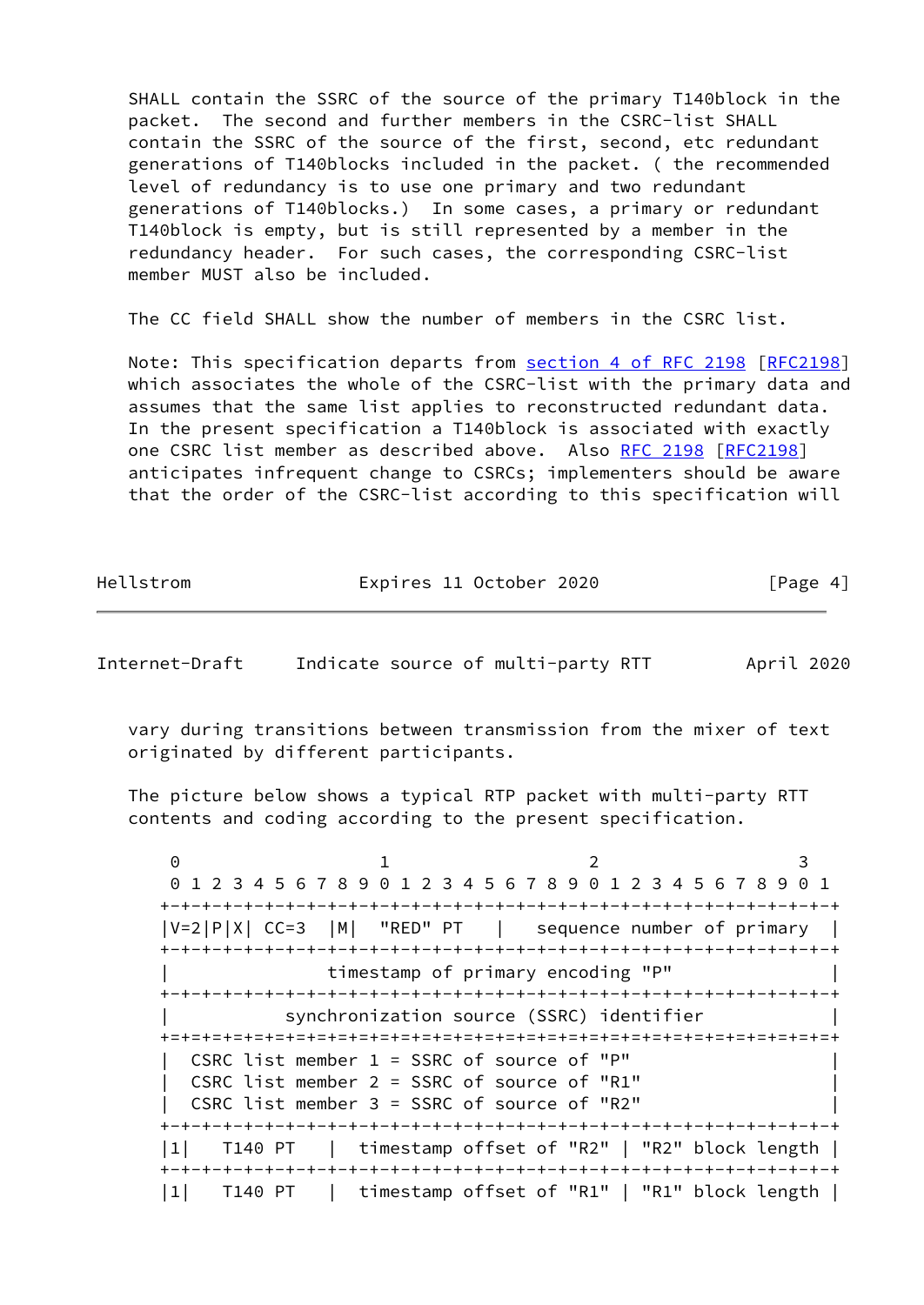+-+-+-+-+-+-+-+-+-+-+-+-+-+-+-+-+-+-+-+-+-+-+-+-+-+-+-+-+-+-+-+-+ |0| T140 PT | "R2" T.140 encoded redundant data | +-+-+-+-+-+-+-+-+-+-+-+-+-+-+-+-+-+-+-+-+-+-+-+-+---------------+ | "R1" T.140 encoded redundant data | +-+-+-+-+-+-+-+-+-+-+-+-+-+-+-+-+-+-+-+-+-+-+-+-+ +-+-+-+ "P" T.140 encoded primary data +-+-+-+-+-+-+-+-+-+-+-+-+-+-+-+-+-+-+-+-+-+-+-+-+-+-+-+-+-+ Figure 1: text/red packet with sources indicated in the CSRC-list.

<span id="page-5-0"></span>[5](#page-5-0). Actions at transmission by a mixer

 A "text/red" transmitter is usually sending packets at a regular transmission interval as long as there is something (new or redundant T140blocks) to transmit. The default transmission interval for point-to-point operation is 300 ms.

 For multi-party operation, the transmission interval from mixers SHOULD be decreased to 100 ms for periods when there is text available for transmission from more than two sources. It is also allowed for the mixer to send a packet as soon as text has been received from a source as long as the maximum number of characters per second indicated by the recipient is not exceeded, and also the number of packets sent per second to a recipient is kept under a specified number. This number SHALL be 10 if no other limit is applied for the application. The mixer has its own SSRC, and its own RTP sequence number series. At time of transmission, the mixer SHALL

| Hellstrom | Expires 11 October 2020 | [Page 5] |
|-----------|-------------------------|----------|
|           |                         |          |

<span id="page-5-1"></span>Internet-Draft Indicate source of multi-party RTT April 2020

 populate the RTP packet with a T140block combined from all T140blocks queued for transmission originating from next source in turn for getting its text transmitted as long as this is not in conflict with the allowed number of characters per second. This T140block shall be placed in the primary area of the packet. The SSRC of its source shall be placed as the first member in the CSRC-list. The current time SHALL be inserted in the timestamp.

 If no unsent T140blocks were available at this time, but T140blocks are available which have not yet been sent the full intended number of redundant transmissions, then the primary T140block is composed of an empty T140block, and populated (without taking up any length) in a packet for transmission. The SSRC of the mixer is included in the first place of the CSRC-list.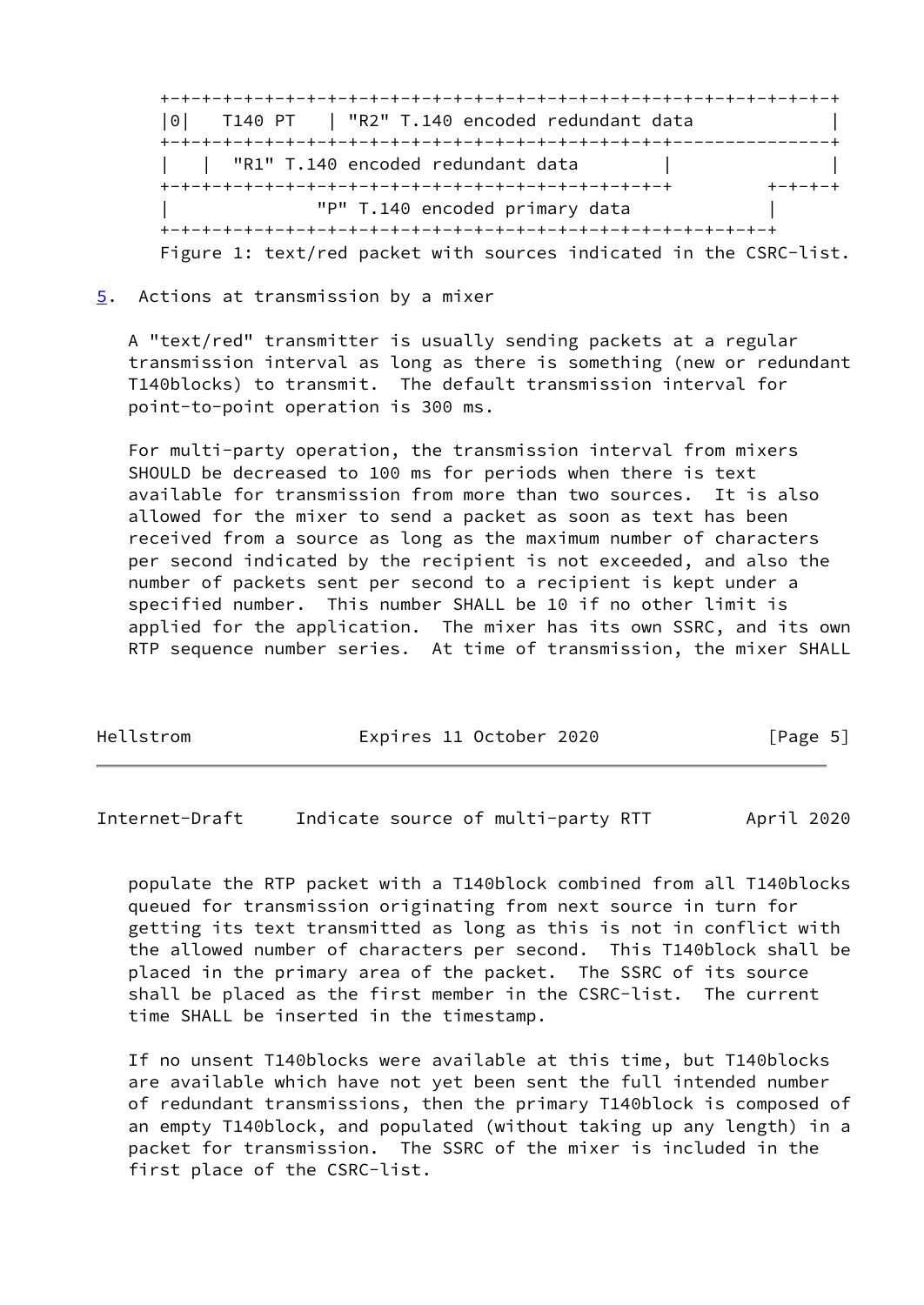The primary T140block, in the latest transmission is used to populate the first redundant T140block, and its source is placed as the second member of the CSRC-list. The first redundant T140block from the latest transmission is placed as the second redundant T140block, and the corresponding CSRC placed in its place in the CSRC-list.

 Usually this is the level of redundancy used. If a higher number of redundancy is used, then the procedure is maintained until all available redundant levels of T140blocks and their sources are placed in the packet. If a receiver has negotiated a lower number of text/ red generations, then that level shall be the maximum used by the transmitter.

 The timer offset values are inserted in the redundancy header, with the time offset from when the corresponding T140block was sent as original.

 The number of members in the CSRC list shall be placed in the "CC" header field. Only mixers place values >0 in the "CC" field.

 When there is no new T140block to transmit, and no redundant T140block that has not been retransmitted the intended number of times, the transmission process can stop until either new T140blocks arrive, or a keep-alive method calls for transmission of keep-alive packets.

<span id="page-6-0"></span>[6](#page-6-0). Actions at reception

 The enhanced "text/red" receiver included in an endpoint with presentation functions will receive RTP packets in the single stream from the mixer, and shall distribute the T140blocks for presentation in presentation areas for each source. Other tasks for receivers, such as gateways or chained mixers are also feasible, and requires

| Hellstrom | Expires 11 October 2020 | [Page 6] |  |
|-----------|-------------------------|----------|--|
|           |                         |          |  |

Internet-Draft Indicate source of multi-party RTT April 2020

 consideration if the stream shall just be forwarded, or a distribution based on different sources is needed.

 If the "CC" field value of a received packet is >1, it indicates the used level of redundancy for the current packet and that the enhanced packet format is used. If the CC field value is 0 or 1, it indicates that the enhanced format is not used. If the CC value is 1, the CSRC indicates the source of primary data.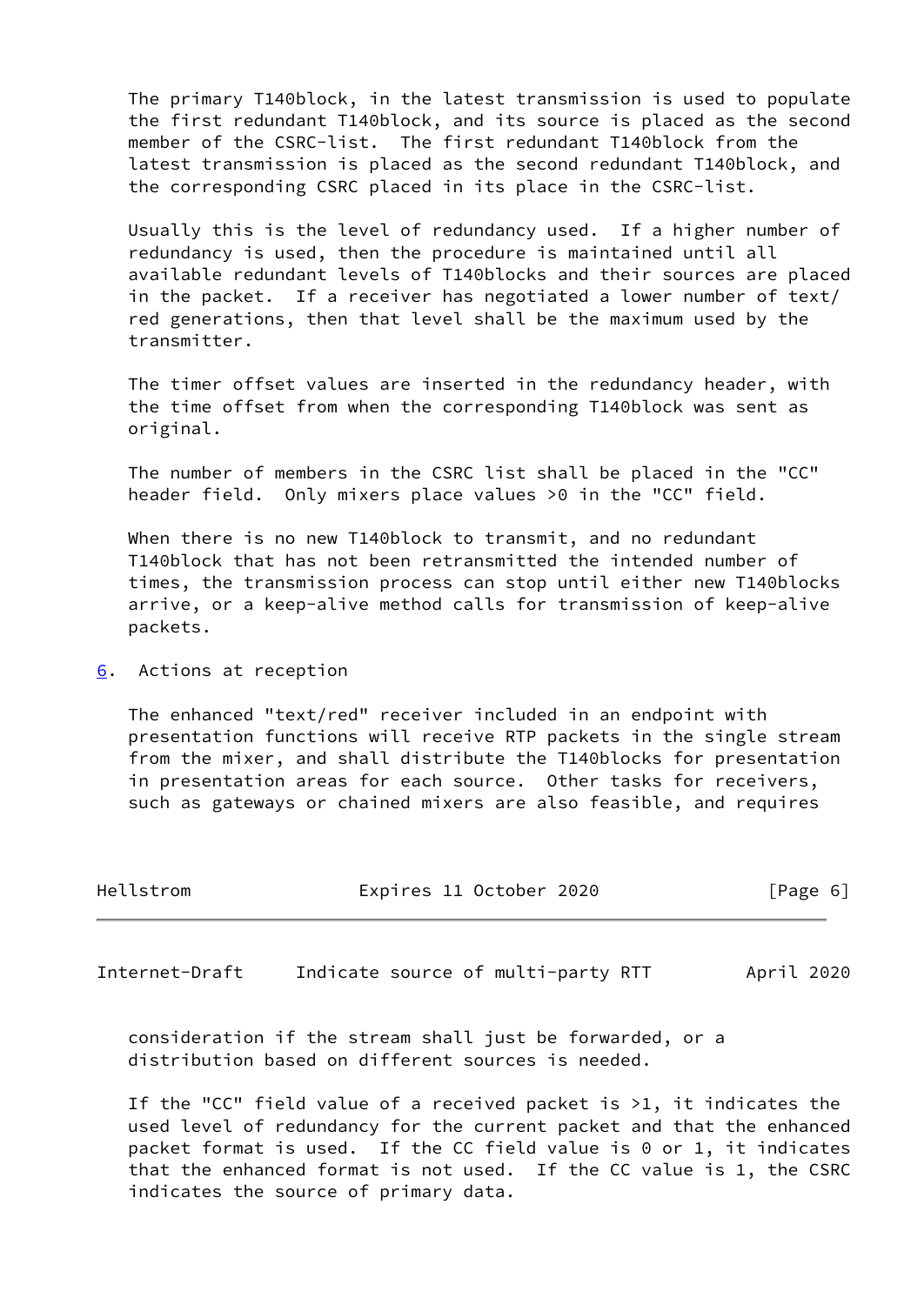The RTP sequence numbers of the received packets SHALL be monitored for gaps and packets out of order.

 As long as the sequence is correct, each packet SHALL be unpacked in order. The T140blocks SHALL be extracted from the primary area, and the corresponding SSRC SHALL be extracted from the first position in the CSRC list and used for assigning the new T140block to the correct presentation area (or correspondingly).

 If a sequence number gap appears and is still there after some defined time for jitter resolution, T140data SHALL be recovered from redundant data. If the gap is wider than the number of generations of redundant T140blocks in the packet, then a t140block SHALL be created with a marker for text loss  $[T140ad1]$  $[T140ad1]$  and assigned to the SSRC of the transmitter as a general input from the mixer.

 Then, the T140blocks in the received packet SHALL be retrieved beginning with the highest redundant generation, grouping them with the corresponding SSRC from the CSRC-list and assigning them to the presentation areas per source. Finally the primary T140block SHALL be retrieved from the packet and similarly its source retrieved from the first position in the CSRC-list, and then assigned to the corresponding presentation area for that source.

 If the sequence number gap was equal to or less than the number of redundancy generations in the received packet, a missing text marker SHALL NOT be inserted, and instead the T140blocks and their SSRCs fully recovered from the redundancy information and the CSRC-list in the way indicated above.

 Unicode character BOM is sometimes used as a filler or keep alive by transmission implementations. These SHALL be deleted on reception.

 Note that empty T140blocks are sometimes included in the packets. They just do not provide any contents.

Hellstrom **Expires 11 October 2020** [Page 7]

<span id="page-7-1"></span><span id="page-7-0"></span>Internet-Draft Indicate source of multi-party RTT April 2020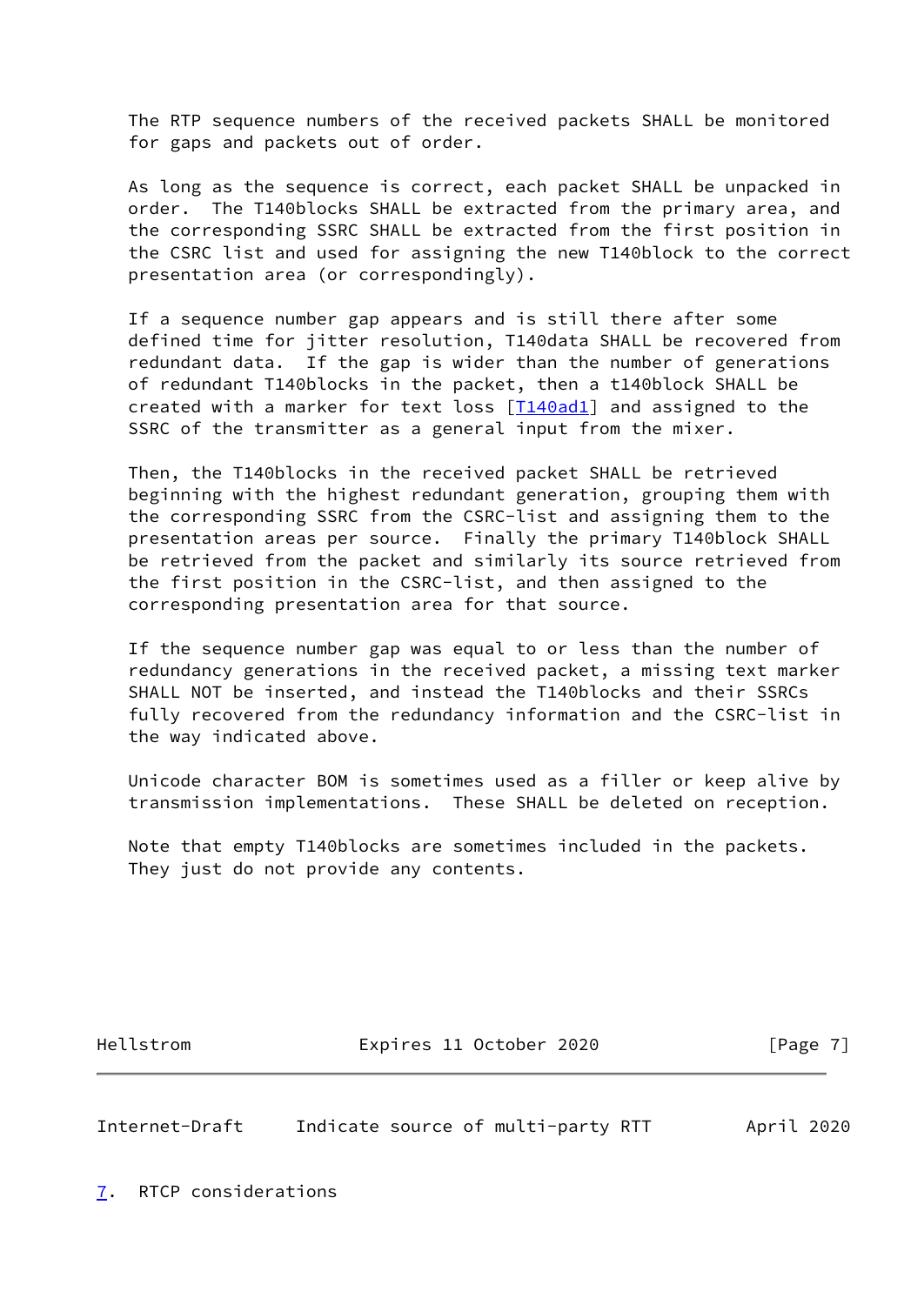A mixer SHALL send RTCP reports with SDES, CNAME and NAME information about the sources in the multi-party call. This makes it possible for participants to compose a suitable label for text from each source.

<span id="page-8-0"></span>[8](#page-8-0). Chained operation

 By strictly applying the rules for CSRC-list population by all conforming devices, mixers MAY be arranged in chains.

<span id="page-8-1"></span>[9](#page-8-1). Usage without redundancy

 The CSRC list member SHALL be used as source indicator also for cases when the "text/t140" format is used from a mixer. That MAY be the case when robustness in transmission is provided by some other means than by redundancy and the "text/red" format. All aspects of this memo SHALL be applied except the redundant generations in transmission.

 For the use case without redundancy using the "text/t140" format, the "CC" field in the RTP packet shall have the value 1, and the CSRC list SHALL contain one member when sent from a mixer.

 The "text/red" format SHOULD be used unless some other protection against packet loss is utilized, for example a reliable network or transport.

<span id="page-8-2"></span>[10.](#page-8-2) Use with SIP centralized conferencing framework

The SIP conferencing framework, mainly specified in [RFC](https://datatracker.ietf.org/doc/pdf/rfc4353) [4353\[RFC4353](https://datatracker.ietf.org/doc/pdf/rfc4353)], [RFC 4579\[RFC4579](https://datatracker.ietf.org/doc/pdf/rfc4579)] and [RFC 4575\[RFC4575](https://datatracker.ietf.org/doc/pdf/rfc4575)] is suitable for coordinating sessions including multi-party RTT. The RTT stream between the mixer and a participant is one and the same during the conference. Participants get announced by notifications when participants are joining or leaving, and further user information may be provided. The SSRC of the text to expect from joined users can be included in a notification. This can be used both for security purposes and for translation to a label for presentation to other users.

 Note: The CSRC-list in an RTP packet only includes participants who's text is included in one or more text blocks. It is not the same as the list of participants in a conference. With audio and video media, the CSRC-list would often contain all participants who are not muted whereas text participants that don't type are completely silent and thus are not represented in RTP packet CSRC-lists.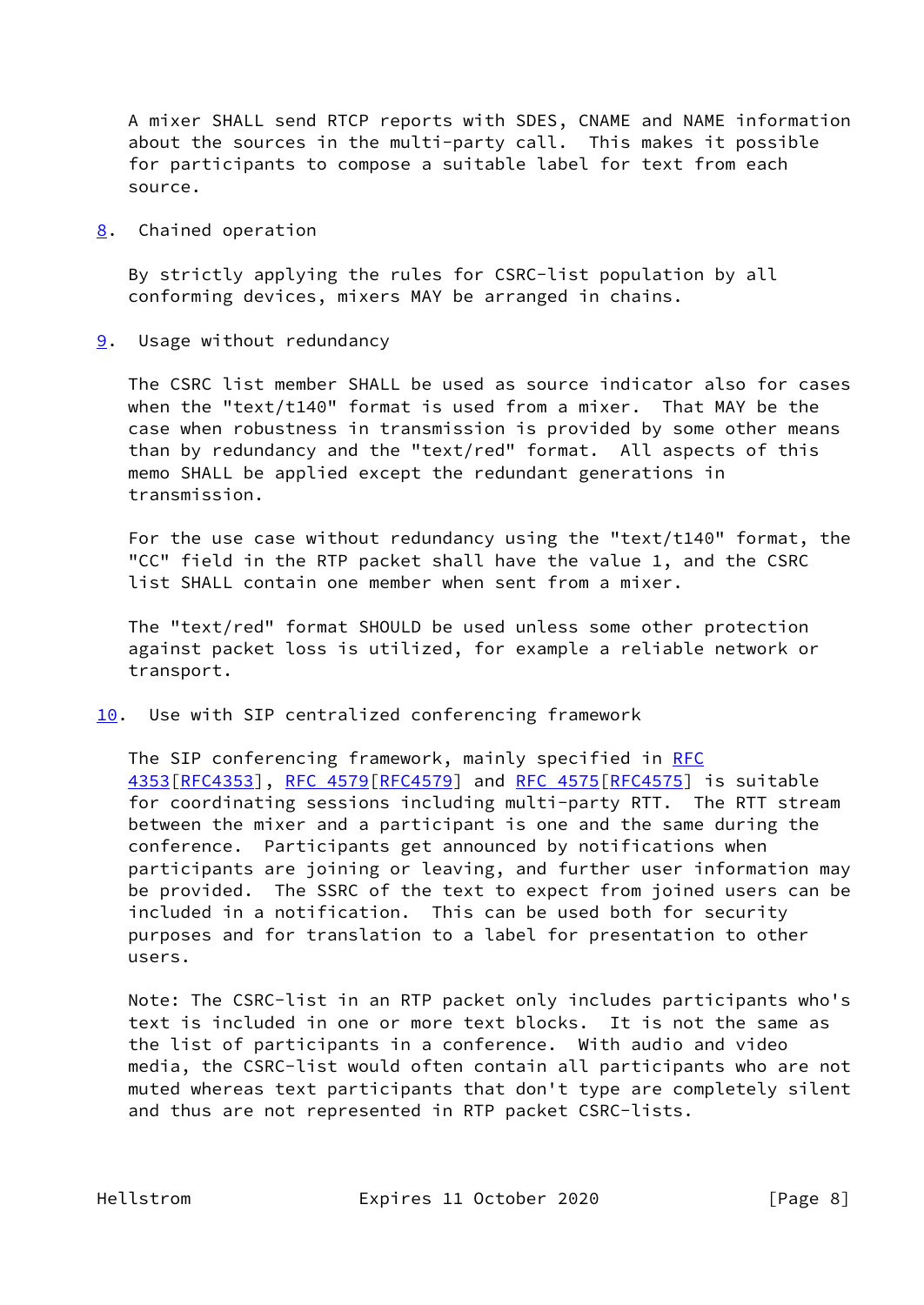## <span id="page-9-1"></span><span id="page-9-0"></span>[11.](#page-9-0) SDP Capability negotiation

 There are RTT implementations which implement [RFC 4103](https://datatracker.ietf.org/doc/pdf/rfc4103) [\[RFC4103](https://datatracker.ietf.org/doc/pdf/rfc4103)] but not the present specification for real-time awareness. Sending mixed text according to the present specification to a device implementing only [RFC 4103](https://datatracker.ietf.org/doc/pdf/rfc4103) [[RFC4103](https://datatracker.ietf.org/doc/pdf/rfc4103)] would lead to unreadable presented text. Therefore, in order to negotiate RTT mixing capability according to the present specification, all devices supporting the present specification for multi-party aware participants SHALL include an sdp media attribute "rtt-mix" in the sdp, indicating this capability in offers and answers. Multi-party streams using the coding of the present specification intended for multi-party aware endpoints MUST NOT be sent to devices which have not indicated the "rtt-mix" capability.

 Implementations not understanding this parameter MUST ignore it according to common SDP rules.

 The sdp media attribute defined here, is named "rtt-mix". It has no parameters. It is intended to be used in "text" media descriptions with "text/red" and "text/t140" formats. It indicates capability to use source indications in the CSRC list according to the present specification. It also indicates ability to receive 10 real-time text packets per second.

Syntax:

a=rtt-mix

 The attribute is used in offer/answer procedures in a declarative way. Both parties express their capability to use sources in the CSRC list as specified in the present specification.

 A party who has expressed the "rtt-mix" capability MUST populate the CSRC-list according to the present specification if it acts as an rtp-mixer and sends to a party who has expressed the "rtt-mix" capability.

 A party who has expressed the "rtt-mix" capability MUST interpret the contents of the CSRC-list according to the present specification in received rtp packets from parties who have expressed "rtt-mix" capability .

 A party MUST NOT transmit packets with the format for multi-party aware participants according to the present specification to a party who has not expressed "rtt-mix" capability.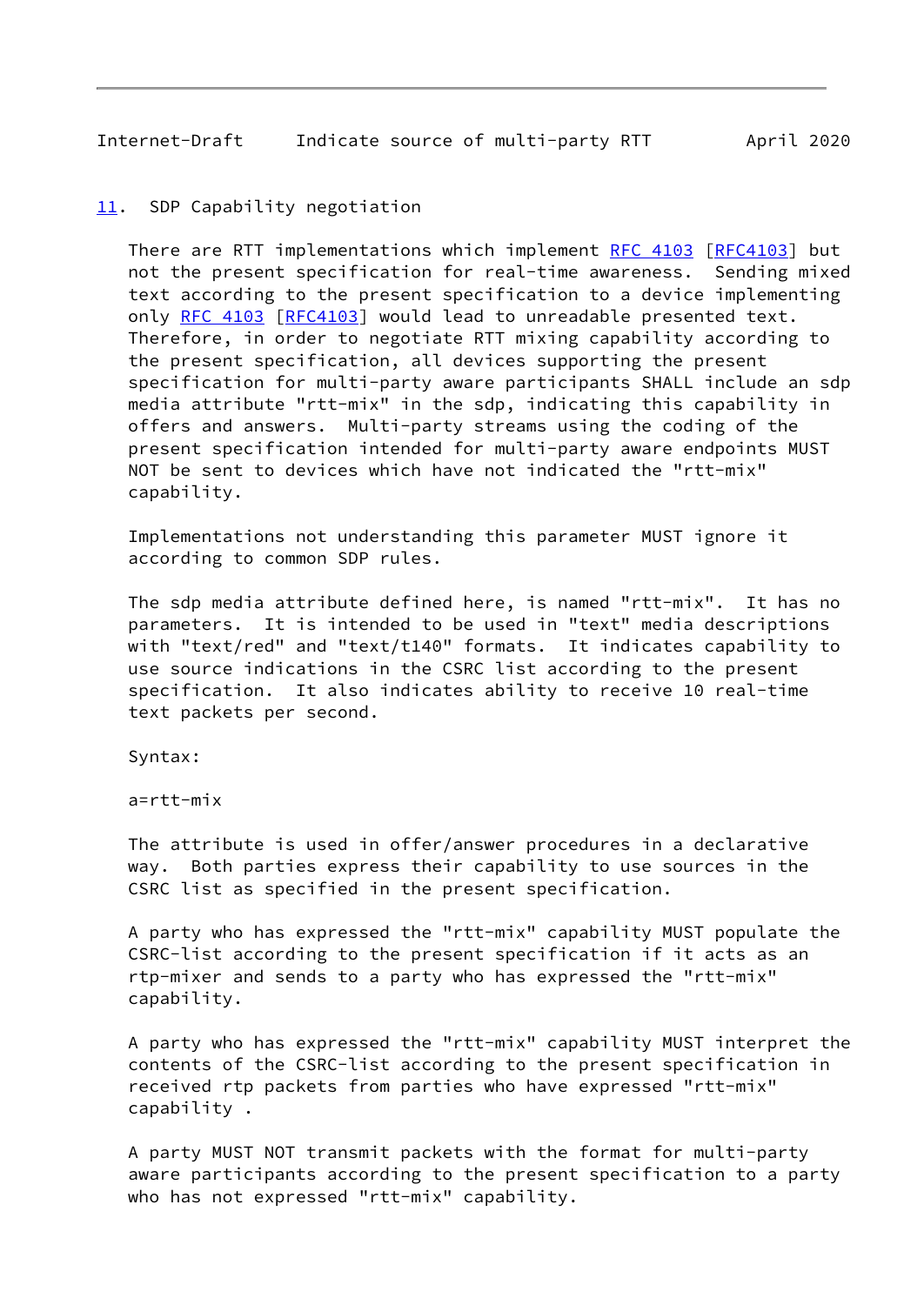<span id="page-10-1"></span> A party performing as a mixer, which has expressed the "rtt-mix" capability, but not received "rtt-mix" capability indication in a session with a participant SHOULD, if nothing else is specified for the application, format transmitted text to that participant to be suitable to present on a multi-party unaware endpoint as further specified in section [Section 14.2](#page-16-0).

<span id="page-10-0"></span>[12.](#page-10-0) Examples

 This example shows a symbolic flow of packets from a mixer with loss and recovery. A, B and C are sources of RTT. M is the mixer. P indicates primary data. R1 is first redundant generation data and R2 is second redundant generation data. A1, B1, A2 etc are text chunks (T140blocks) received from the respective sources. X indicates dropped packet between the mixer and a receiver.

 |----------------| |Seq no 1 | |CSRC list A,M,B | |R2 B99 | |R1: Empty | |P: A1 | |----------------|

 Assuming that earlier packets were received in sequence, text A1 is received from packet 1 and assigned to reception area A.

 |----------------| |Seq no 2 | |CC=3 | |CSRC list C,A,M | |R2 Empty | |R1: A1 | |P: C1 | |----------------|

Text C1 is received from packet 2 and assigned to reception area C.

 X----------------| X Seq no 3 |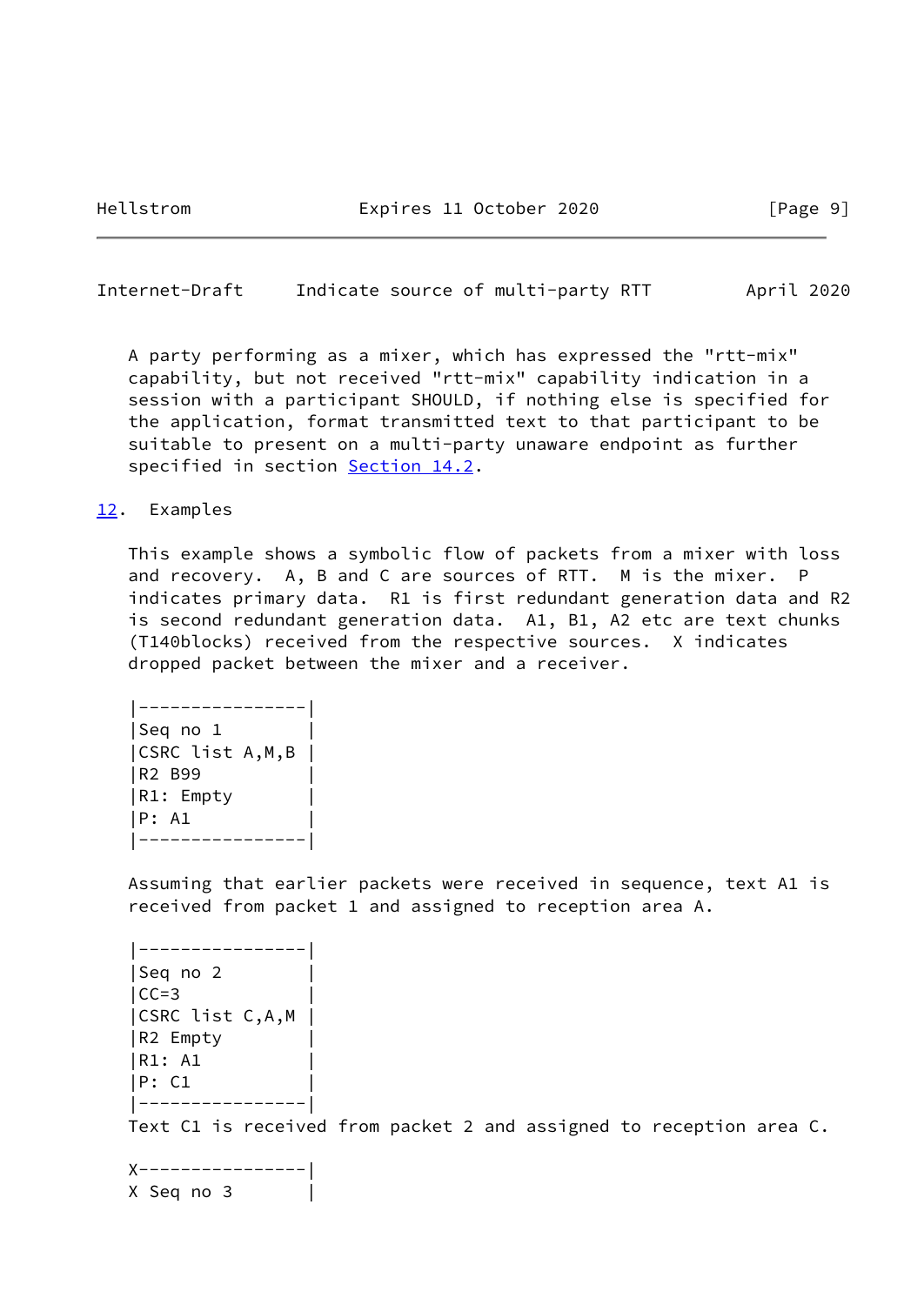```
X CC=3
X CSRC list A,C,A|
X R2: A1 |
X R1: C1 |
X P: A2 |
X----------------|
Packet 3 is assumed to be dropped in network problems
```
Internet-Draft Indicate source of multi-party RTT April 2020 X----------------| X Seq no 4 |  $X$  CC=3  $|$  X CSRC list B,A,C| X R2: C1 | X R1: A2 | X P: B1 | X----------------| Packet 4 is assumed to be dropped in network problems X----------------| X Seq no 5 |  $X$  CC=3  $|$  X CSRC list A,B,A| X R2: A2 | X R1: B1 | X P: A3 | X----------------| Packet 5 is assumed to be dropped in network problems |----------------| |Seq no 6 |  $|CC=3$  |CSRC list C,A,B | |R2: B1 | |R1: A3 | |P: C2 | |----------------| Packet 6 is received. The latest received sequence number was 2. Recovery is therefore tried for 3,4,5. But there is no coverage for seq no 3. A missing text mark (U'FFFD) is created and appended to the mixer reception area.

Hellstrom **Expires 11 October 2020** [Page 10]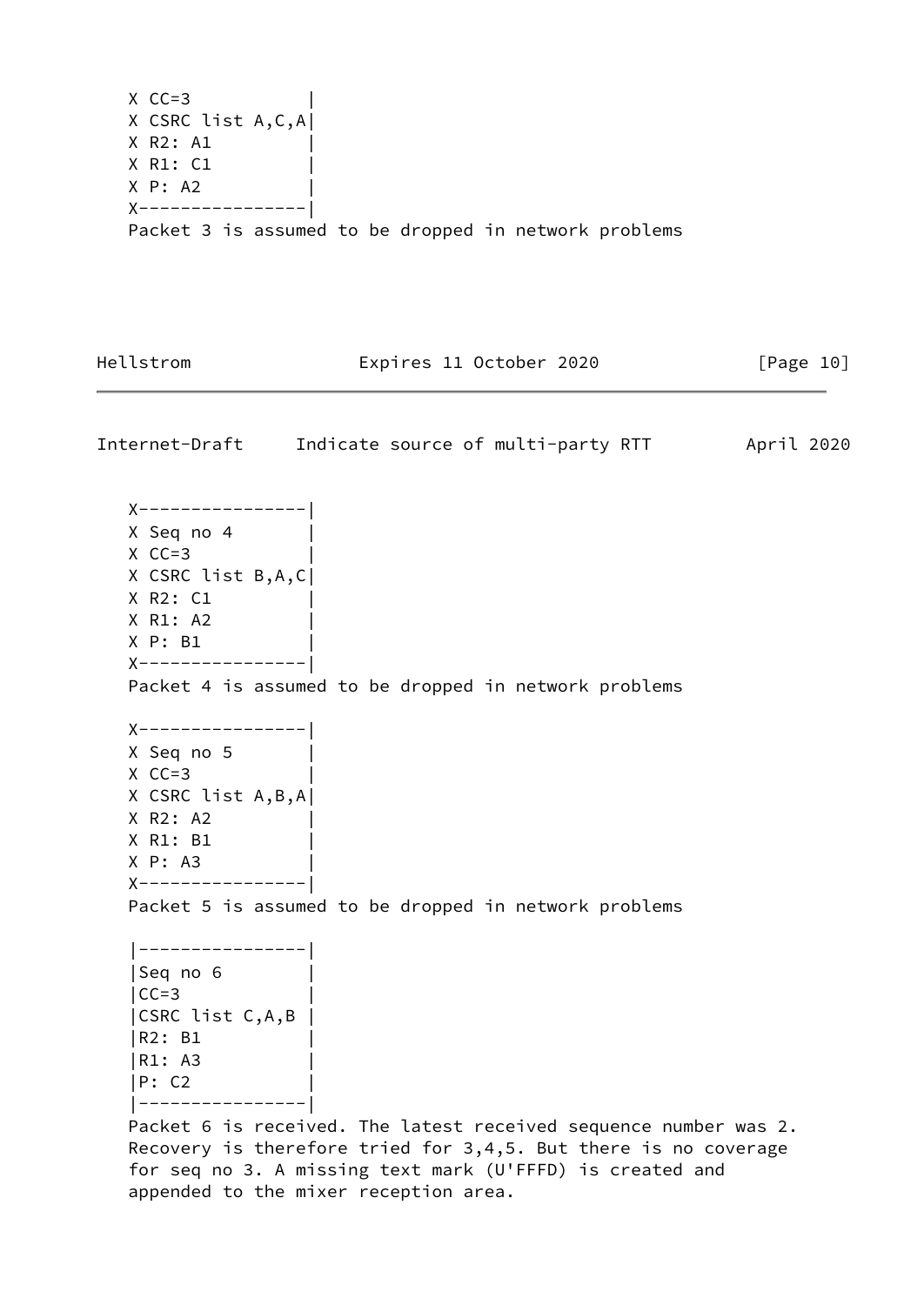For seqno 4, text B1 is recovered and appended to reception area B. For seqno 5, text A3 is recovered and appended to reception area A. Primary text C2 is received and appended to reception area C.

 With only one or two packets lost, there would not be any need to create a missing text marker, and all text would be recovered.

 It will be a design decision how to present the missing text markers assigned to the mixer as a source.

Hellstrom Expires 11 October 2020 [Page 11]

<span id="page-12-1"></span>Internet-Draft Indicate source of multi-party RTT April 2020

## <span id="page-12-0"></span>[13.](#page-12-0) Performance considerations

 This specification allows new text from one source per packet. Packets SHOULD be transmitted with timed intervals. The default transmission interval is 300 ms for RFC 4103 [RFC4103], which is suitable for transmission from single sources. However when more sources contribute to the flow, a shorter transmission interval MAY be applied. The transmission interval is therefore RECOMMENDED to be 100 ms for mixers when there is text from more than two sources available for transmission to the same recipient.It is also allowed for the mixer to send a packet as soon as text has been received from a source as long as the maximum number of characters per second indicated by the recipient is not exceeded, and also the number of packets sent per second to a recipient is kept under a number. In order to achieve good performance, a receiver for multi-party calls SHOULD declare a sufficient CPS value in SDP for the number of allowable characters per second. These characteristics provide for smooth flow of text with acceptable latency from at least 5 sources simultaneously.

The default maximum rate of reception of real-time text is in [RFC](https://datatracker.ietf.org/doc/pdf/rfc4103) [4103](https://datatracker.ietf.org/doc/pdf/rfc4103) [\[RFC4103](https://datatracker.ietf.org/doc/pdf/rfc4103)] specified to be 30 characters per second. The value MAY be modified in the CPS parameter of the FMTP attribute in the media section for [RFC 4103](https://datatracker.ietf.org/doc/pdf/rfc4103). A mixer combining real-time text from a number of sources may have a higher combined flow of text coming from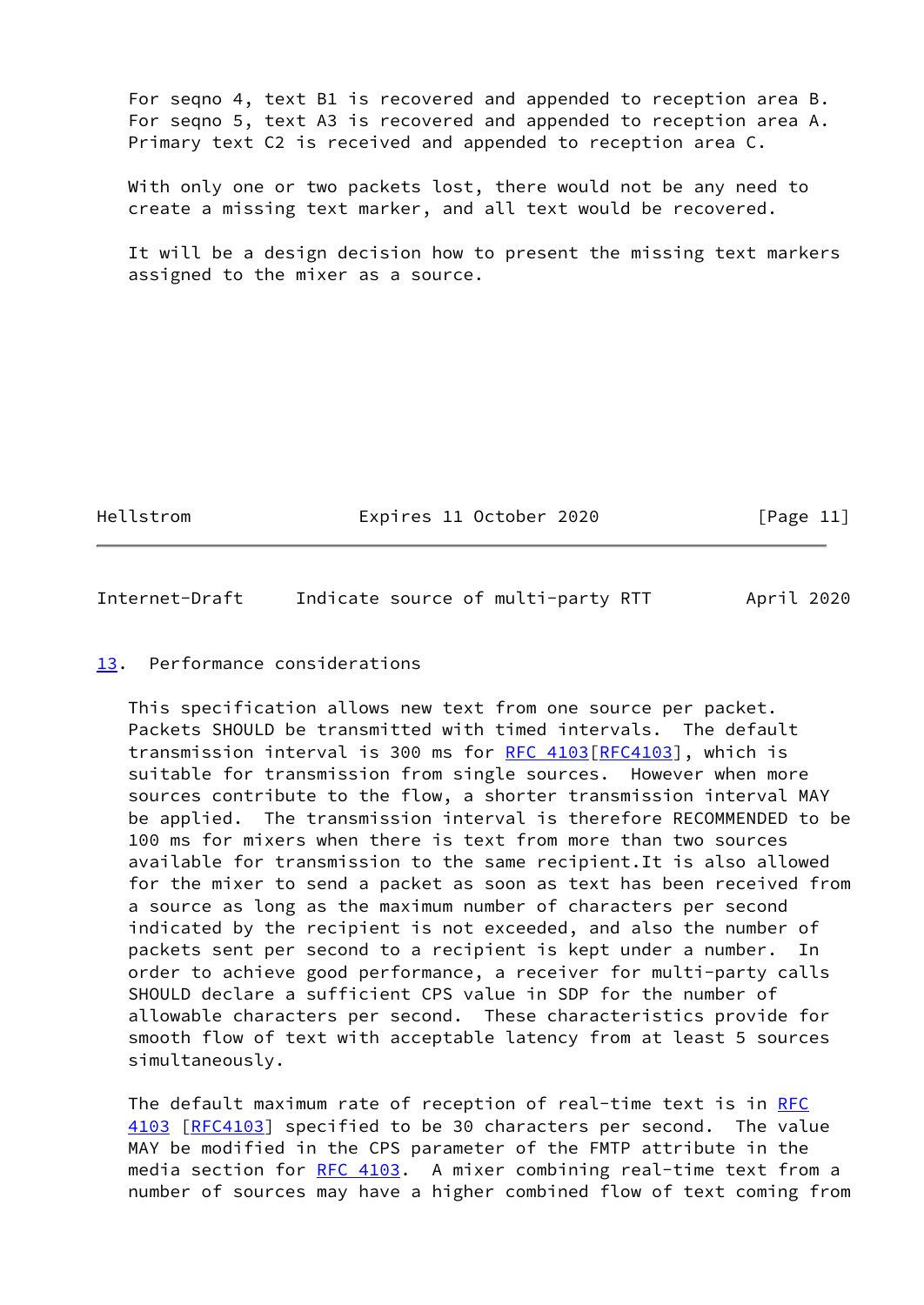the sources. Endpoints SHOULD therefore specify a suitable higher value for the CPS parameter, corresponding to its real reception capability. A value for CPS of 150 is RECOMMENDED because it would be suitable for reception in most multi-party sessions, and a realistic value for the capacity in most implementation environments. See [RFC 4103 \[RFC4103](https://datatracker.ietf.org/doc/pdf/rfc4103)] for the format and use of the CPS parameter.

## <span id="page-13-0"></span>[14.](#page-13-0) Presentation level considerations

ITU-T T.140 [\[T140](#page-25-3)] provides the presentation level requirements for the RFC 4103  $[REC4103]$  transport. T.140  $[140]$  has functions for erasure and other formatting functions and has the following general statement for the presentation:

 "The display of text from the members of the conversation should be arranged so that the text from each participant is clearly readable, and its source and the relative timing of entered text is visualized in the display. Mechanisms for looking back in the contents from the current session should be provided. The text should be displayed as soon as it is received."

Strict application of T.140  $[T140]$  $[T140]$  is of essence for the interoperability of real-time text implementations and to fulfill the

| Hellstrom | Expires 11 October 2020 | [Page 12] |
|-----------|-------------------------|-----------|
|-----------|-------------------------|-----------|

<span id="page-13-1"></span>Internet-Draft Indicate source of multi-party RTT April 2020

 intention that the session participants have the same information of the text contents of the conversation without necessarily having the exact same layout of the conversation. This also includes the ability to ignore optional presentation control codes not supported by a receiving application.

T.140 [[T140\]](#page-25-3) specifies a set of presentation control codes to include in the stream. Some of them are optional. Implementations MUST be able to ignore optional control codes that they do not support.

 There is no strict "message" concept in real-time text. Line Separator SHALL be used as a separator allowing a part of received text to be grouped in presentation. The characters "CRLF" may be used by other implementations as replacement for Line Separator. The "CRLF" combination SHALL be erased by just one erasing action, just as the Line Separator. Presentation functions are allowed to group text for presentation in smaller groups than the line separators imply and present such groups with source indication together with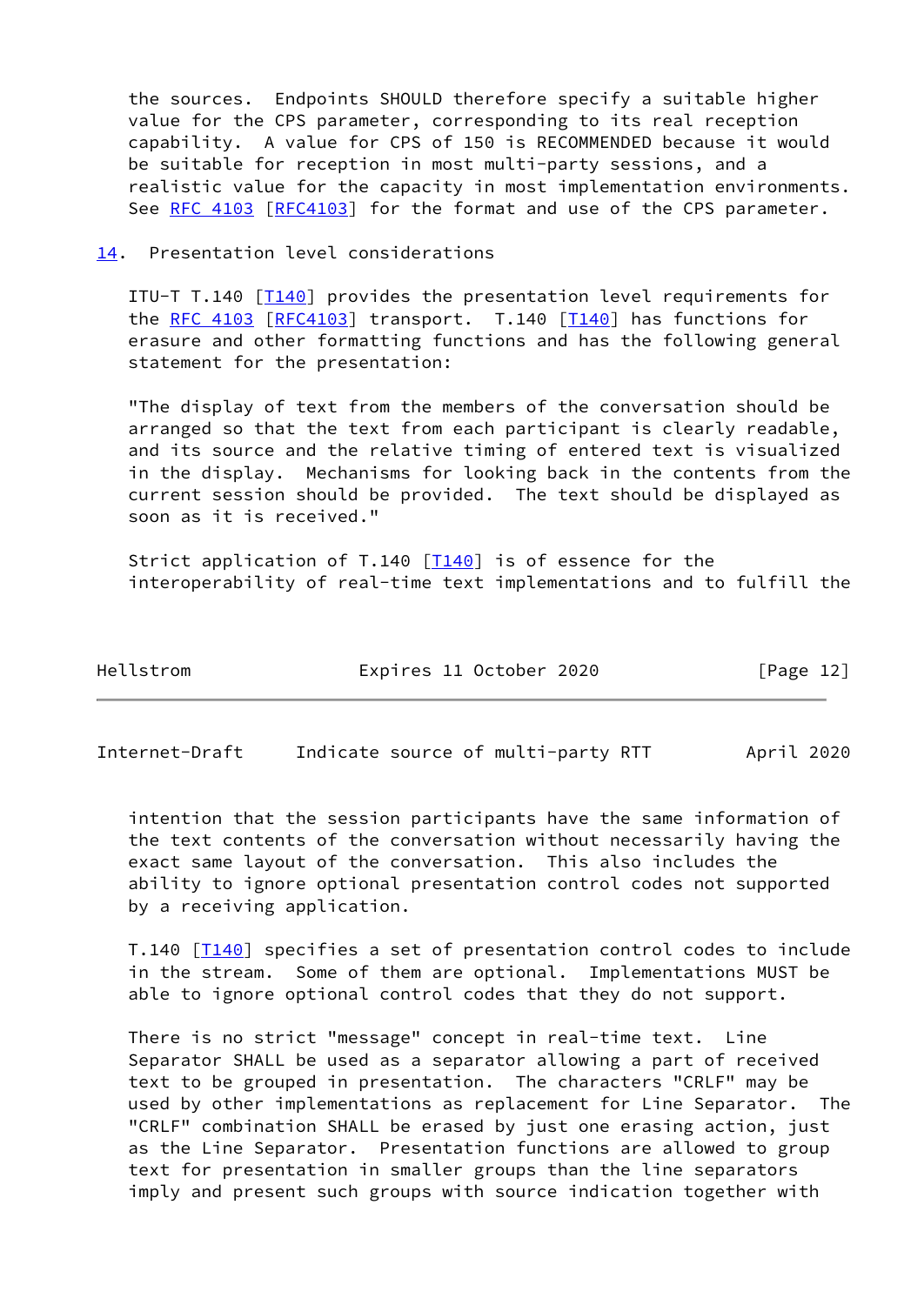text groups from other sources (see the following presentation examples). Erasure has no specific limit by any delimiter in the text stream.

<span id="page-14-0"></span>[14.1](#page-14-0). Presentation by multi-party aware endpoints

 A multi-party aware receiving party, presenting real-time text MUST separate text from different sources and present them in separate presentation areas. The receiving party MAY separate presentation of parts of text from a source in readable groups based on other criteria than line separator and merge these groups in the presentation area when it benefits the user to most easily find and read text from the different participants. The criteria MAY e.g. be a received comma, full stop, or other phrase delimiters, or a long pause.

 When text is received from multiple original sources, the presentation SHOULD provide a view where text is added in multiple places simultaneously.

 If the presentation presents text from different sources in one common area, the presenting endpoint SHOULD insert text from the local user ended at suitable points merged with received text to indicate the relative timing for when the text groups were completed. In this presentation mode, the receiving endpoint SHALL present the source of the different groups of text.

 A view of a three-party RTT call in chat style is shown in this example .

| Hellstrom | Expires 11 October 2020 | [Page 13] |
|-----------|-------------------------|-----------|
|           |                         |           |

Internet-Draft Indicate source of multi-party RTT April 2020

\_\_\_\_\_\_\_\_\_\_\_\_\_ | | | [Alice] Hi, Alice here. | | |  $|[Bob]$  Bob as well. | | |  $|[Eve]$  Hi, this is Eve, calling from Paris. I thought you should be here.  $||$  | | | |[Alice] I am coming on Thursday, my | | | performance is not until Friday morning.| |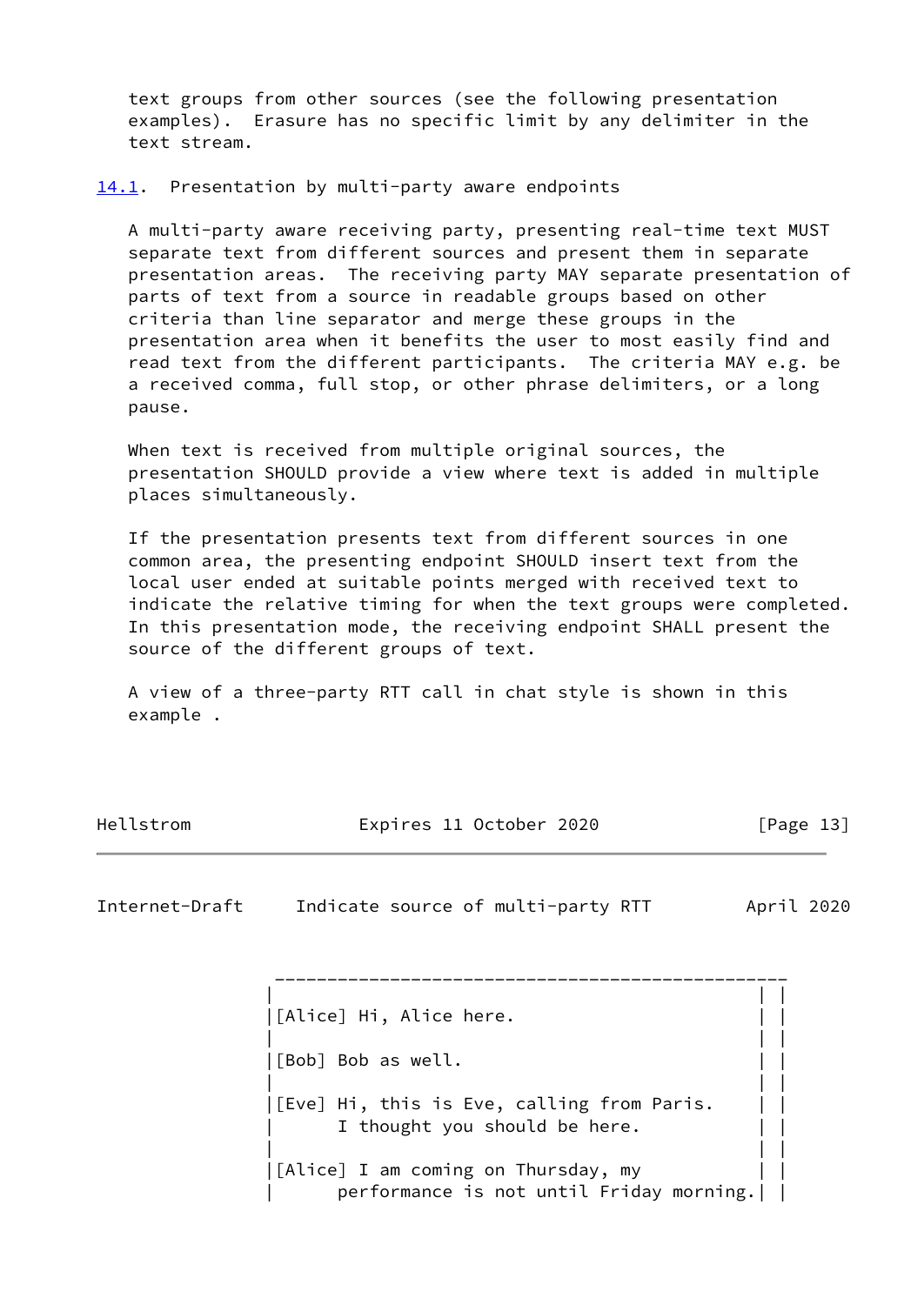| | |  $|[Bob]$  And I on Wednesday evening. | | | [Alice] Can we meet on Thursday evening? | | | |[Eve] Yes, definitely. How about 7pm. | | at the entrance of the restaurant  $|| \cdot ||$ Le Lion Blanc? |[Eve] we can have dinner and then take a walk | | | | | | <Eve-typing> But I need to be back to | | the hotel by 11 because I need | | | |-| | <Bob-typing> I wou |-| |\_\_\_\_\_\_\_\_\_\_\_\_\_\_\_\_\_\_\_\_\_\_\_\_\_\_\_\_\_\_\_\_\_\_\_\_\_\_\_\_\_\_\_\_\_\_|v| | of course, I underst | |\_\_\_\_\_\_\_\_\_\_\_\_\_\_\_\_\_\_\_\_\_\_\_\_\_\_\_\_\_\_\_\_\_\_\_\_\_\_\_\_\_\_\_\_\_\_\_\_|

Figure 1: Example of a three-party call with chat style.

 Figure 2: Example of a three-party RTT call presented in chat style. Other presentation styles than the chat style may be arranged. This figure shows how a coordinated column view MAY be presented.

Hellstrom **Expires 11 October 2020** [Page 14]

<span id="page-15-0"></span>Internet-Draft Indicate source of multi-party RTT April 2020

| <b>Bob</b> | Eve | Alice                 |  |
|------------|-----|-----------------------|--|
|            |     |                       |  |
|            |     | I will arrive by TGV. |  |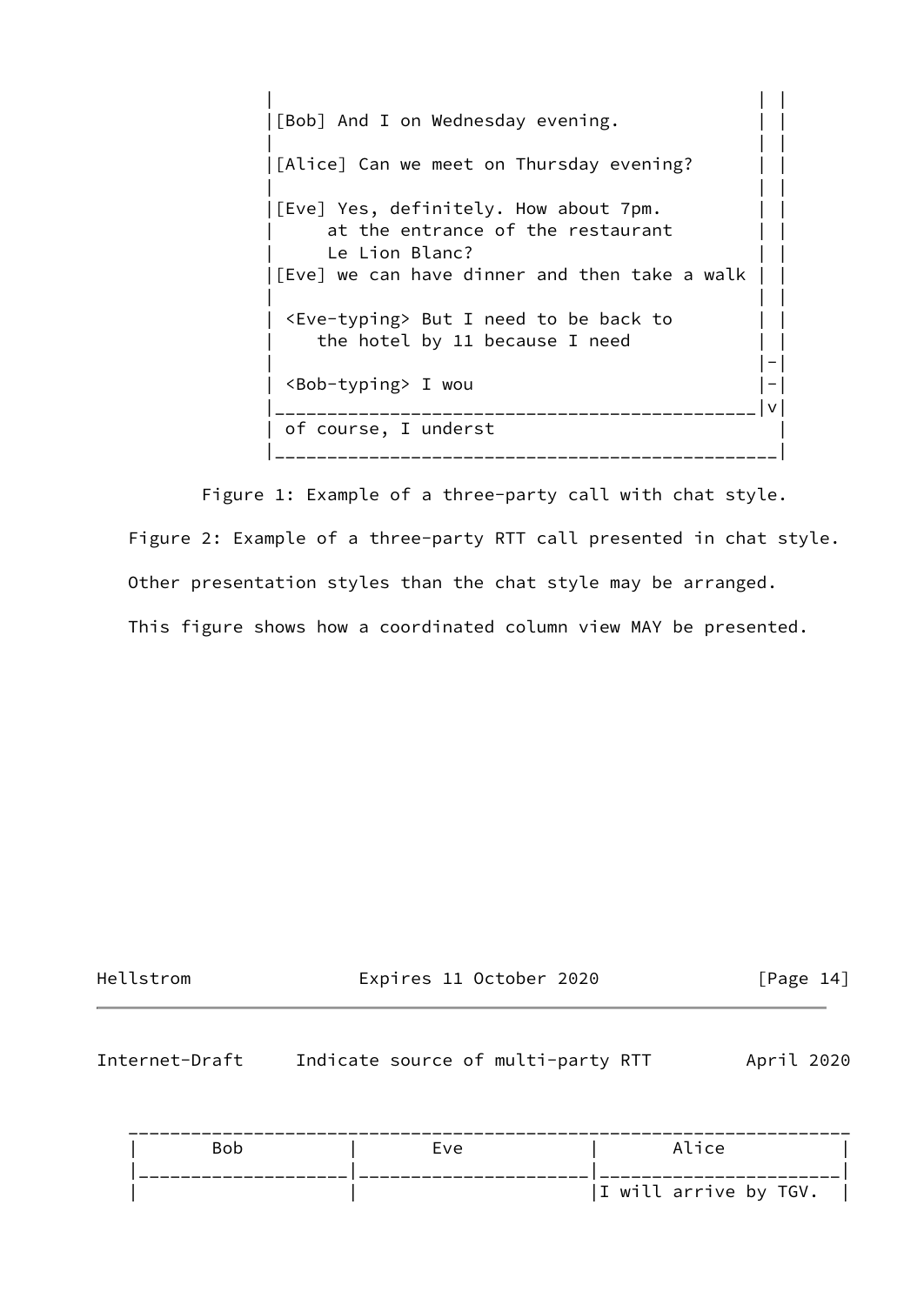| My flight is to Orly |                     | Convenient to the main |
|----------------------|---------------------|------------------------|
|                      | Hi all, can we plan | station.               |
|                      | for the seminar?    |                        |
| Eve, will you do     |                     |                        |
| your presentation on |                     |                        |
| Friday?              | Yes, Friday at 10.  |                        |
| Fine, wo             |                     | We need to meet befo   |

 Figure 3: An example of a coordinated column-view of a three-party session with entries ordered vertically in approximate time-order.

<span id="page-16-0"></span>[14.2](#page-16-0). Multi-party mixing for multi-party unaware endpoints

 When the mixer has indicated multi-party capability in an sdp negotiation, but the multi-party capability negotiation fails with an endpoint, then the mixer SHOULD compose a best-effort presentation of multi-party real-time text in one stream intended to be presented by an endpoint with no multi-party awareness.

 This presentation format has functional limitations and SHOULD be used only to enable participation in multi-party calls by legacy deployed endpoints.

 The principles and procedures below do not specify any new protocol elements or behaviors. They are instead composed from the information in ITU-T T.140  $[T140]$  $[T140]$  and an ambition to provide a best effort presentation on an endpoint which has functions only for two party calls.

 The mixer mixing for multi-party unaware endpoints SHALL compose a simulated limited multi-party RTT view suitable for presentation in one presentation area. The mixer SHALL group text in suitable groups and prepare for presentation of them by inserting a new line betwwen them if the transmitted text did not already end with a new line. A presentable label SHOULD be composed and sent for the source initially in the session and after each source switch. With this procedure the time for source switching is depending on the actions of the users. In order to expedite source switch, a user can for example end its turn with a new line.

Hellstrom **Expires 11 October 2020** [Page 15]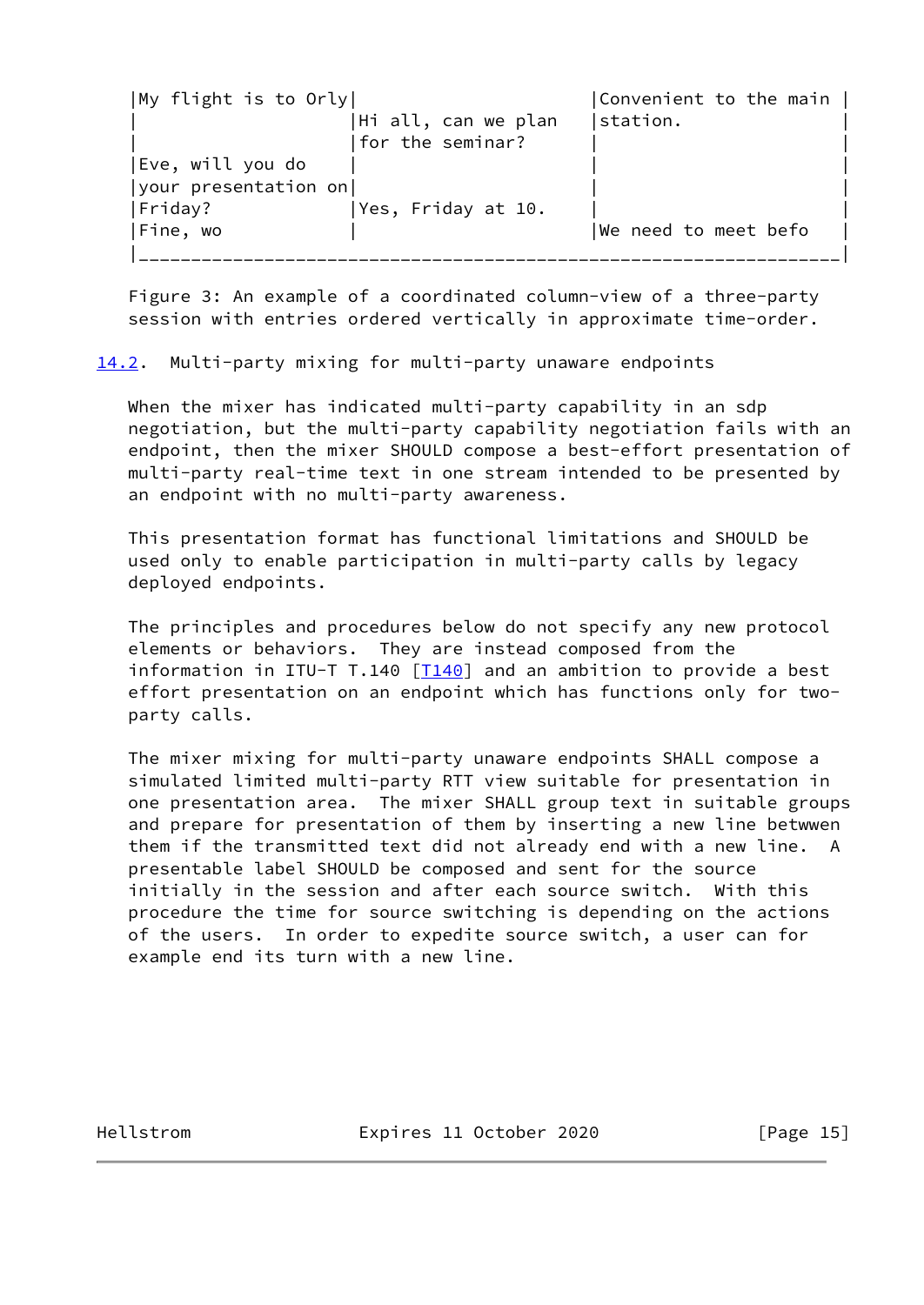<span id="page-17-0"></span>[14.2.1](#page-17-0). Actions by the mixer at reception from the call participants

When text is received by the mixer from the different participants, the mixer SHALL recover text from redundancy if any packets are lost. The mark for lost text [\[T140ad1](#page-26-2)] SHOULD be inserted in the stream if unrecoverable loss appears. Any Unicode BOM characters, possibly used for keep-alive shall be deleted. The time of arrival of text SHALL be stored together with the received text from each source in a queue for transmission to the recipients.

<span id="page-17-1"></span>[14.2.2](#page-17-1). Actions by the mixer for transmission to the recipients

 The following procedure SHOULD be applied for each recipient of multi-part text from the mixer.

 The text for transmission SHOULD be formatted by the mixer for each receiving user for presentation in one single presentation area. Text received from a participant SHOULD NOT be included in transmission to that participant. When there is text available for transmission from the mixer to a receiving party from more than one participant, the mixer SHOULD switch between transmission of text from the different sources at suitable points in the transmitted stream.

 When switching source, the mixer SHOULD insert a line separator if the already transmitted text did not end with a new line (line separator or CRLF). A label SHOULD be composed from information in the CNAME and NAME fields in RTCP reports from the participant to have its text transmitted, or from other session information for that user. The label SHOULD be delimited by suitable characters (e.g. '[ ]') and transmitted. The CSRC SHOULD indicate the selected source. Then text from that selected participant SHOULD be transmitted until a new suitable point for switching source is reached.

 Seeking a suitable point for switching source SHOULD be done when there is older text waiting for transmission from any party than the age of the last transmitted text. Suitable points for switching are:

- \* A completed phrase ended by comma
- \* A completed sentence
- \* A new line (line separator or CRLF)
- \* A long pause (e.g.  $> 10$  seconds) in received text from the currently transmitted source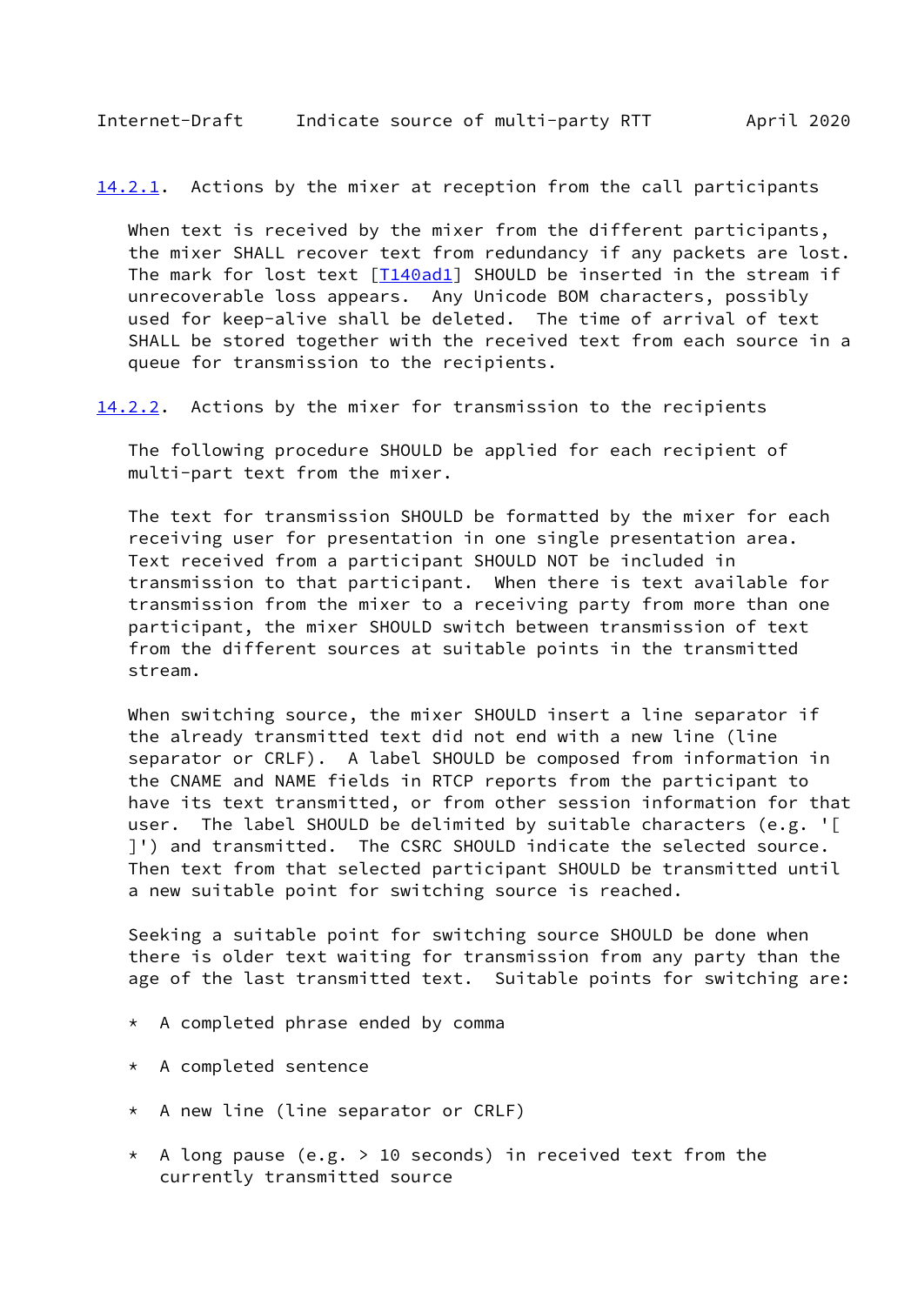$*$  If text from one participant has been transmitted with text from other sources waiting for transmission for a long time (e.g.  $> 1$  minute) and none of the suitable points for switching has occurred, a source switch MAY be forced by the mixer at next word delimiter, and also if even a word delimiter does not occur within a time (e.g. 15 seconds) after the scan for word delimiter started.

 When switching source, the source which has the oldest text in queue SHOULD be selected to be transmitted. A character display count SHOULD be maintained for the currently transmitted source, starting at zero after the label is transmitted for the currently transmitted source.

 There SHOULD be a storage for the latest control code for Select Graphic Rendition (SGR) from each source. If there is an SGR code stored for the current source before the source switch is done, a reset of SGR shall be sent by the sequence SGR 0 [009B 0000 006D] after the new line and before the new label during a source switch. See SGR below for an explanation. This transmission does not influence the display count. If there is an SGR code stored for the new source after the source switch, that SGR code SHOULD be transmitted to the recipient before the label. This transmission does not influence the display count.

<span id="page-18-0"></span>[14.2.3](#page-18-0). Actions on transmission of text

 Text from a source sent to the recipient SHOULD increase the display count by one per transmitted character.

<span id="page-18-1"></span>[14.2.4](#page-18-1). Actions on transmission of control codes

 The following control codes specified by T.140 require specific actions. They SHOULD cause specific considerations in the mixer. Note that the codes presented here are expressed in UCS-16, while transmission is made in UTF-8 transform of these codes.

 BEL 0007 Bell Alert in session, provides for alerting during an active session. The display count SHOULD not be altered.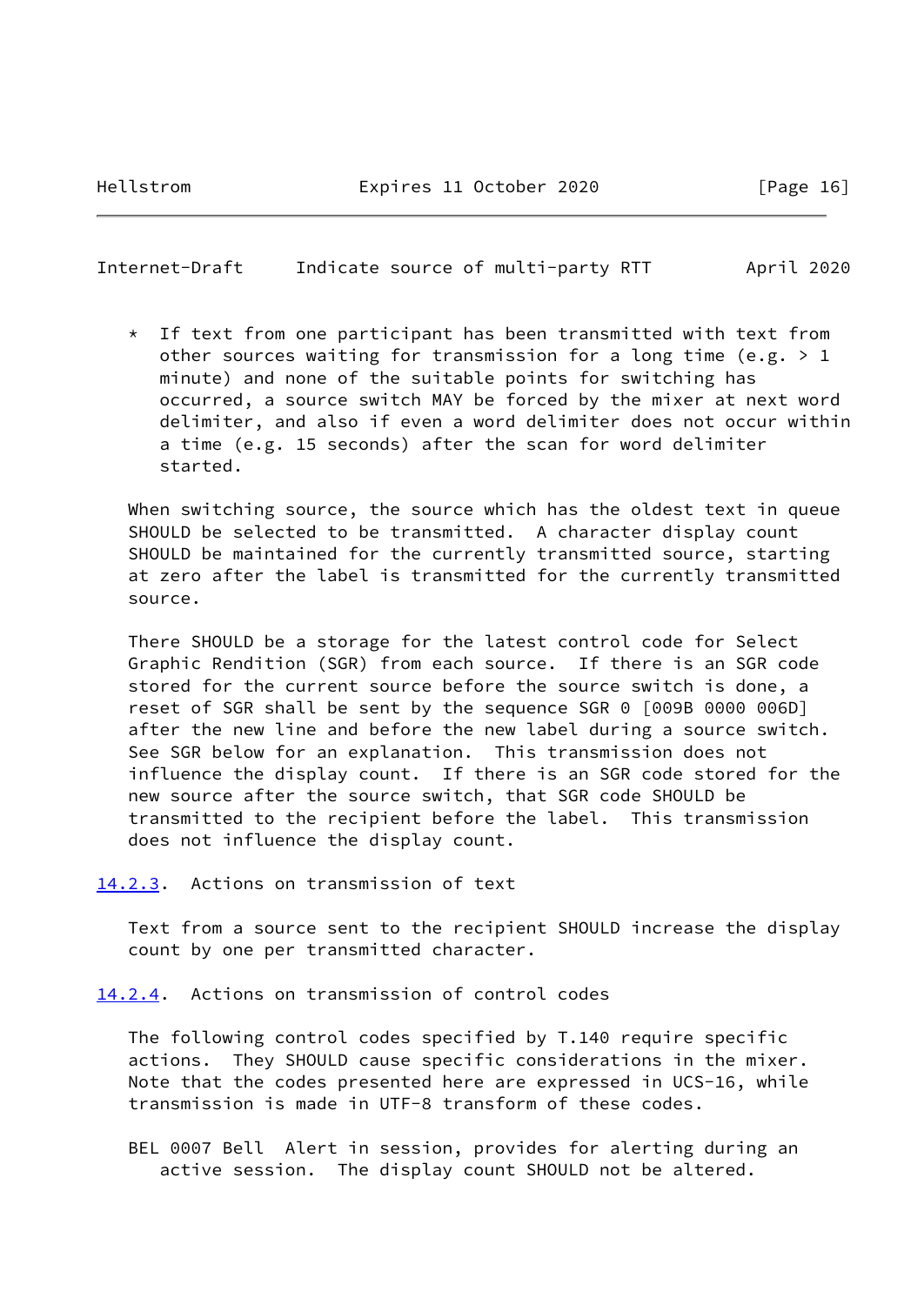- NEW LINE 2028 Line separator. Check and perform a source switch if appropriate. Increase display count by 1.
- CR LF 000D 000A A supported, but not preferred way of requesting a new line. Check and perform a source switch if appropriate. Increase display count by 1.

Hellstrom **Expires 11 October 2020** [Page 17]

- Internet-Draft Indicate source of multi-party RTT April 2020
	- INT ESC 0061 Interrupt (used to initiate mode negotiation procedure). The display count SHOULD not be altered.
	- SGR 009B Ps 006D Select graphic rendition. Ps is rendition parameters specified in ISO 6429. The display count SHOULD not be altered. The SGR code SHOULD be stored for the current source.
	- SOS 0098 Start of string, used as a general protocol element introducer, followed by a maximum 256 bytes string and the ST. The display count SHOULD not be altered.
	- ST 009C String terminator, end of SOS string. The display count SHOULD not be altered.
	- ESC 001B Escape used in control strings. The display count SHOULD not be altered for the complete escape code.
	- Byte order mark FEFF Zero width, no break space, used for synchronization and keep-alive. SHOULD be deleted from incoming streams. Shall be sent first after session establishment to the recipient. The display count shall not be altered.
	- Missing text mark FFFD Replacement character, marks place in stream of possible text loss. SHOULD be inserted by the reception procedure in case of unrecoverable loss of packets. The display count SHOULD be increased by one when sent as for any other character.
	- SGR If a control code for selecting graphic rendition (SGR), other than reset of the graphic rendition (SGR 0) is sent to a recipient, that control code shall also be stored for the source in the storage for SGR. If a reset graphic rendition (SGR 0) originated from a source is sent, then the SGR storage for that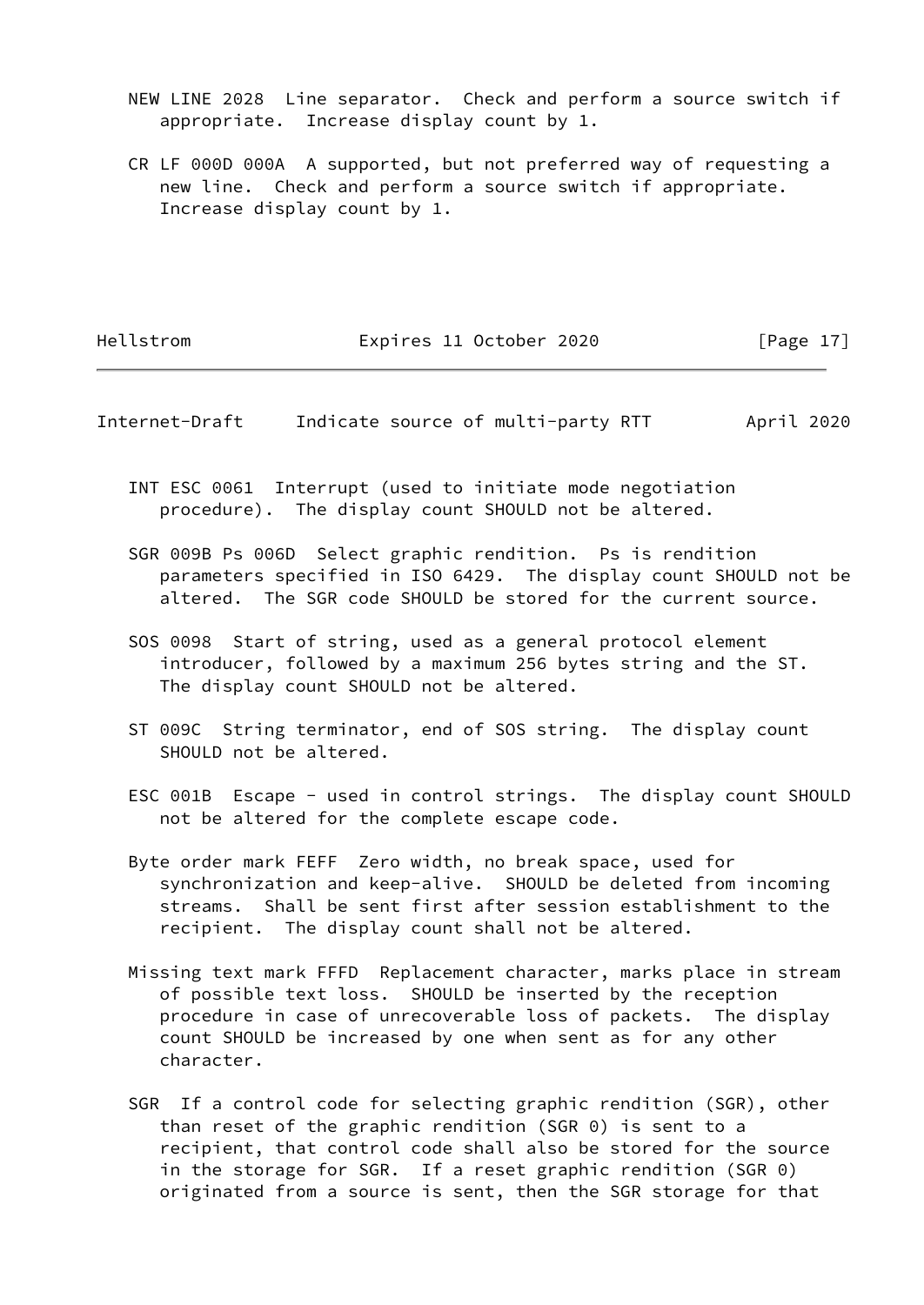source shall be cleared. The display count shall not be increased.

 BS 0008 Back Space, intended to erase the last entered character by a source. Erasure by backspace cannot always be performed as the erasing party intended. If an erasing action erases all text up to the end of the leading label after a source switch, then the mixer must not transmit more backspaces. Instead it is RECOMMENDED that a letter "X" is inserted in the text stream for each backspace as an indication of the intent to erase more. A new line is usually coded by a Line Separator, but the character combination "CRLF" MAY be used instead. Erasure of a new line is in both cases done by just one erasing action (Backspace). If the display count has a positive value it is decreased by one when the BS is sent. If the display count is at zero, it is not altered.

| Hellstrom | Expires 11 October 2020 | [Page 18] |
|-----------|-------------------------|-----------|
|           |                         |           |

Internet-Draft Indicate source of multi-party RTT April 2020

### <span id="page-20-0"></span>[14.2.5](#page-20-0). Packet transmission

 A mixer transmitting to a multi-party unaware terminal SHOULD send primary data only from one source per packet. The SSRC SHOULD be the SSRC of the mixer. The CSRC list SHOULD contain one member and be the SSRC of the source of the primary data.

# <span id="page-20-1"></span>[14.2.6](#page-20-1). Functional limitations

When a multi-party unaware endpoint presents a conversation in one display area in a chat style, it inserts source indications for remote text and local user text as they are merged in completed text groups. When an endpoint using this layout receives and presents text mixed for multi-party unaware endpoints, there will be two levels of source indicators for the received text; one generated by the mixer and inserted in a label after each source switch, and another generated by the receiving endpoint and inserted after each switch between local and remote source in the presentation area. This will waste display space and look inconsistent to the reader.

 This fact, combined with the slowness in source switching and the limited support of erasure makes it strongly RECOMMENDED to implement multi-party awareness in RTT endpoints. The use of the mixing method for multi-party-unaware endpoints should be left for use with endpoints which are impossible to upgrade to become multi-party aware.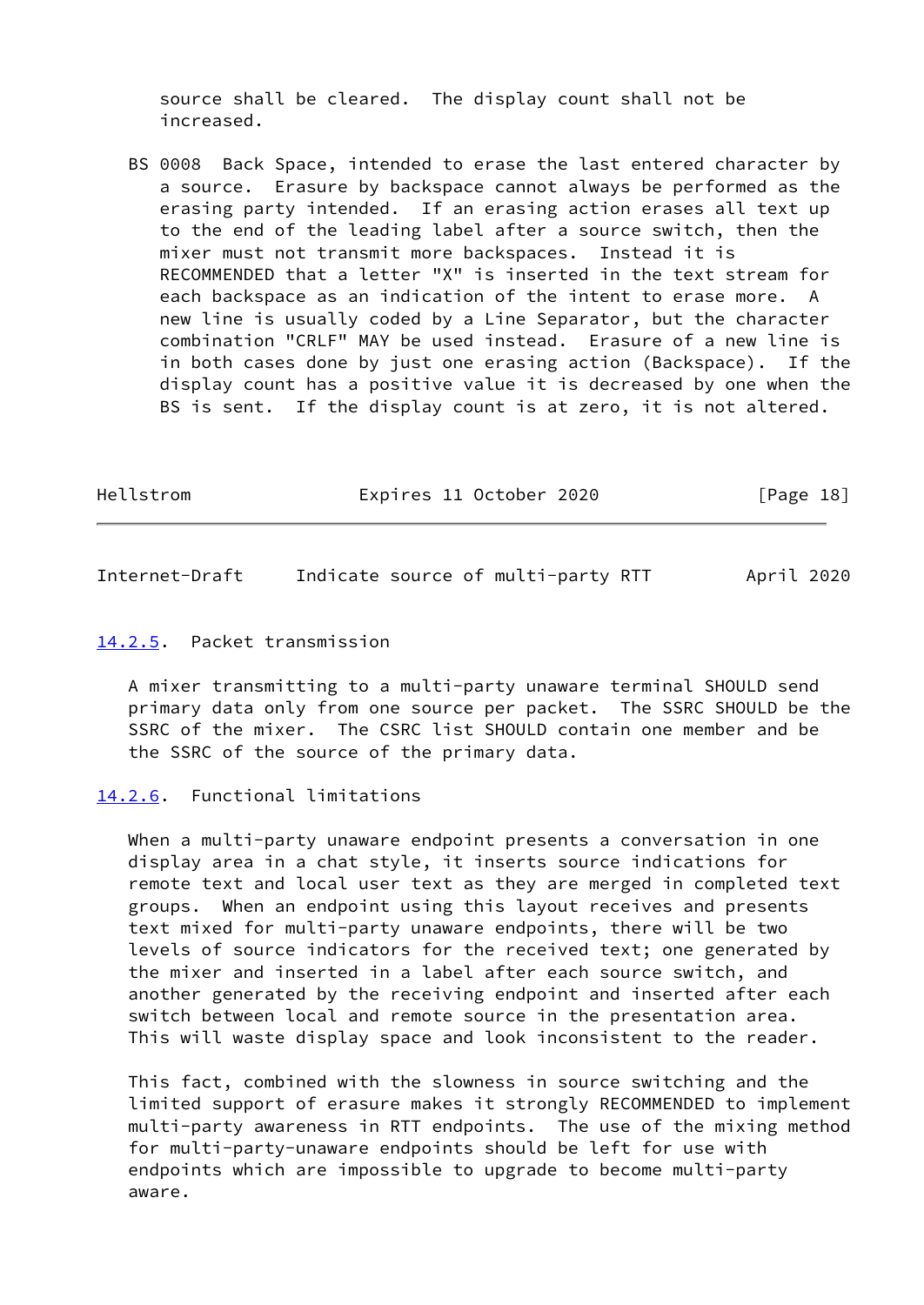<span id="page-21-1"></span>[14.2.7](#page-21-1). Example views of presentation on multi-party unaware endpoints

 The following pictures are examples of the view on a participant's display for the multi-party-unaware case.

| Conference                                                                                                   | Alice                                                       |
|--------------------------------------------------------------------------------------------------------------|-------------------------------------------------------------|
| [[Bob]:My flight is to<br> Orly.<br> [Eve]:Hi all, can we<br>plan for the seminar.                           | I will arrive by TGV.<br>Convenient to the main<br>station. |
| [Bob]:Eve, will you do<br>vour presentation on <br> Friday?<br>[[Eve]:Yes, Friday at 10.<br> [Bob]: Fine, wo | We need to meet befo                                        |

Hellstrom **Expires 11 October 2020** [Page 19]

<span id="page-21-0"></span>Internet-Draft Indicate source of multi-party RTT April 2020

 Figure 4: Alice who has a conference-unaware client is receiving the multi-party real-time text in a single-stream. This figure shows how a coordinated column view MAY be presented on Alice's device.

 | |^| |[Alice] Hi, Alice here. | | |  $|$ [mix][Bob] Bob as well. | | | |[Eve] Hi, this is Eve, calling from Paris | | I thought you should be here. | | | |[Alice] I am coming on Thursday, my | | | performance is not until Friday morning.| | | | | |[mix][Bob] And I on Wednesday evening. | | | | |  $|[Eve]$  we can have dinner and then walk

\_\_\_\_\_\_\_\_\_\_\_\_\_\_\_\_\_\_\_\_\_\_\_\_\_\_\_\_\_\_\_\_\_\_\_\_\_\_\_\_\_\_\_\_\_\_\_\_\_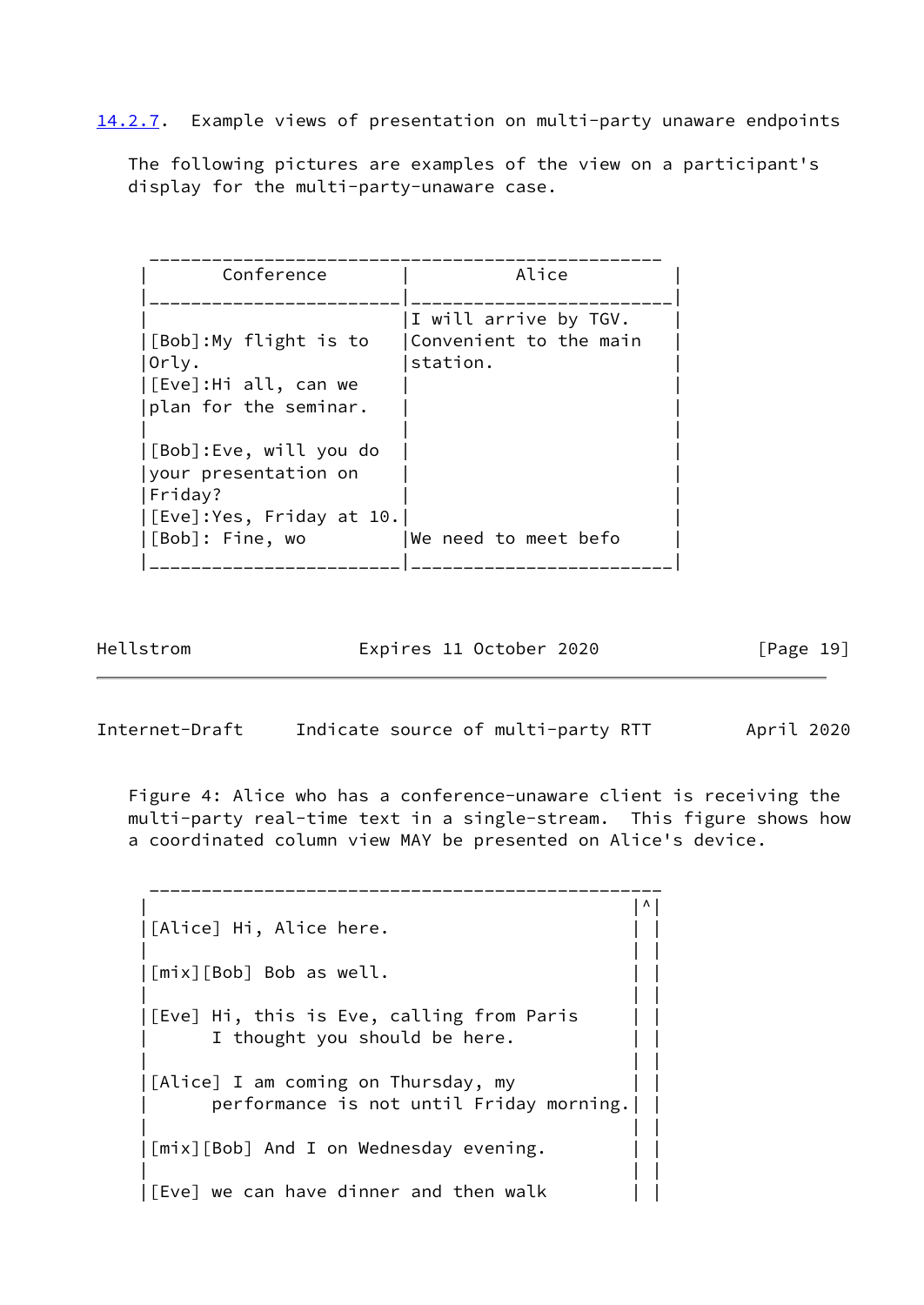| | | |[Eve] But I need to be back to | | the hotel by 11 because I need  $|-|$  | |-| |\_\_\_\_\_\_\_\_\_\_\_\_\_\_\_\_\_\_\_\_\_\_\_\_\_\_\_\_\_\_\_\_\_\_\_\_\_\_\_\_\_\_\_\_\_\_|v| | of course, I underst | |\_\_\_\_\_\_\_\_\_\_\_\_\_\_\_\_\_\_\_\_\_\_\_\_\_\_\_\_\_\_\_\_\_\_\_\_\_\_\_\_\_\_\_\_\_\_\_\_|

 Figure 5: An example of a view of the multi-party unaware presentation in chat style. Alice is the local user.

# <span id="page-22-0"></span>[15.](#page-22-0) Gateway Considerations

 Multi-party RTT sessions may involve gateways of different kinds. Gateways involved in setting up sessions SHALL correctly reflect the multi-party capability or unawareness of the combination of the gateway and the remote endpoint beyond the gateway.

 One case that may occur is a gateway to PSTN for communication with textphones (e.g. TTYs). Textphones are limited devices with no multi-party awareness, and it SHOULD therefore be suitable for the gateway to not indicate multi-party awareness for that case. Another solution is that the gateway indicates multi-party capability towards the mixer, and includes the multi-party mixer function for multi party unaware endpoints itself. This solution makes it possible to make adaptations for the functional limitations of the textphone (TTY).

| Hellstrom | Expires 11 October 2020 | [Page 20] |
|-----------|-------------------------|-----------|
|           |                         |           |

<span id="page-22-2"></span>Internet-Draft Indicate source of multi-party RTT April 2020

<span id="page-22-1"></span>[16.](#page-22-1) Congestion considerations

The congestion considerations and recommended actions from [RFC 4103](https://datatracker.ietf.org/doc/pdf/rfc4103) [\[RFC4103](https://datatracker.ietf.org/doc/pdf/rfc4103)] are valid also in multi-party situations.

<span id="page-22-3"></span>[17.](#page-22-3) Acknowledgements

<span id="page-22-4"></span>[18.](#page-22-4) IANA Considerations

 [RFC EDITOR NOTE: Please replace all instances of RFCXXXX with the RFC number of this document.]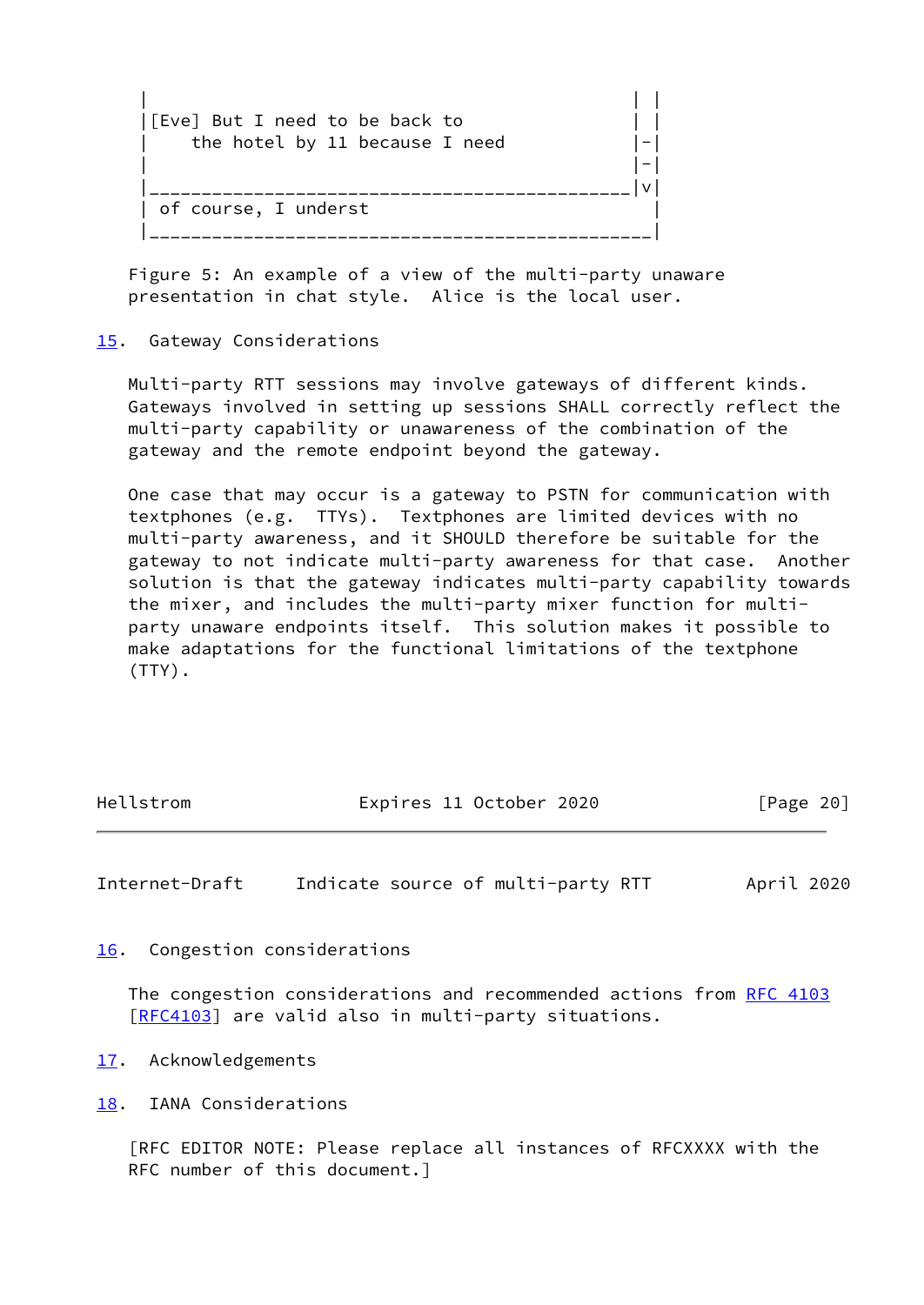IANA is asked to register the new sdp attribute "rtt-mix".

| Contact name:       | <b>IESG</b>                               |
|---------------------|-------------------------------------------|
| Contact email:      | iesg@ietf.org                             |
| Attribute name:     | rtt-mix                                   |
| Attribute syntax    | a=rtt-mix                                 |
| Attribute semantics | See RFCXXXX section 11.                   |
| Attribute value     |                                           |
| Usage level:        | media                                     |
| Purpose:            | Indicate support for the rtp-mixer format |
|                     | for real-time text transmission           |
| 0/A procedure       | Declarative                               |
| Mux Category        | normal                                    |
| Reference:          | RFCXXXX                                   |

<span id="page-23-0"></span>[19.](#page-23-0) Security Considerations

 The RTP-mixer model requires the mixer to be allowed to decrypt, pack and encrypt secured text from the conference participants. Therefore the mixer needs to be trusted. This is similar to the situation for central mixers of audio and video.

 The requirement to transfer information about the user in RTCP reports in SDES, CNAME and NAME fields for creation of labels may have privacy concerns as already stated in [RFC 3550 \[RFC3550](https://datatracker.ietf.org/doc/pdf/rfc3550)], and may be restricted of privacy reasons. The receiving user will then get a more symbolic label for the source.

- <span id="page-23-1"></span>[20.](#page-23-1) Change history
- <span id="page-23-2"></span> $20.1$ . Changes from version -02 to -03

Changed company and e-mail of the author.

| Expires 11 October 2020<br>[Page 21]<br>Hellstrom |  |
|---------------------------------------------------|--|
|---------------------------------------------------|--|

<span id="page-23-3"></span>Internet-Draft Indicate source of multi-party RTT April 2020

 Changed title to "RTP-mixer formatting of multi-party Real-time text" to better match contents.

 Check and modification where needed of use of [RFC 2119](https://datatracker.ietf.org/doc/pdf/rfc2119) words SHALL etc.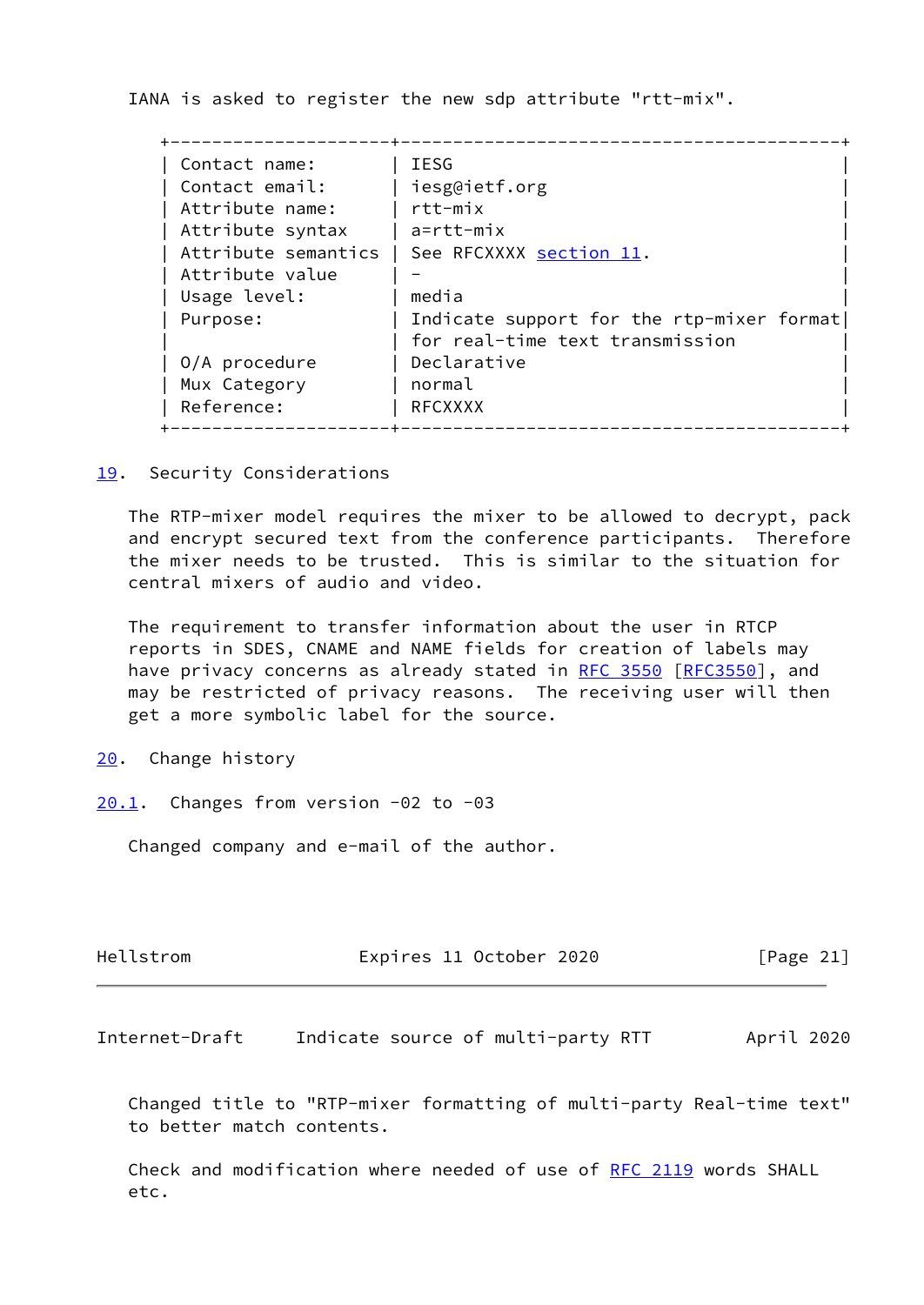More about the CC value in sections on transmitters and receivers so that 1-to-1 sessions do not use the mixer format.

Enhanced section on presentation for multi-party-unaware endpoints

A paragraph recommending CPS=150 inserted in the performance section.

<span id="page-24-0"></span>[20.2](#page-24-0). Changes from version -01 to -02

 In Abstract and 1. Introduction: Introduced wording about regulatory requirements.

 In [section 5:](#page-5-0) The transmission interval is decreased to 100 ms when there is text from more than one source to transmit.

 In [section 11](#page-9-0) about sdp negotiation, a SHOULD-requirement is introduced that the mixer should make a mix for multi-party unaware endpoints if the negotiation is not successful. And a reference to a later chapter about it.

 The presentation considerations chapter 14 is extended with more information about presentation on multi-party aware endpoints, and a new section on the multi-party unaware mixing with low functionality but SHOULD a be implemented in mixers. Presentation examples are added.

A short chapter 15 on gateway considerations is introduced.

Clarification about the text/t140 format included in chapter 10.

 This sentence added to the chapter 10 about use without redundancy. "The text/red format SHOULD be used unless some other protection against packet loss is utilized, for example a reliable network or transport."

Note about deviation from [RFC 2198](https://datatracker.ietf.org/doc/pdf/rfc2198) added in chapter 4.

 In chapter 9. "Use with SIP centralized conferencing framework" the following note is inserted: Note: The CSRC-list in an RTP packet only includes participants who's text is included in one or more text blocks. It is not the same as the list of participants in a conference. With audio and video media, the CSRC-list would often

<span id="page-24-1"></span>

| Hellstrom | Expires 11 October 2020 | [Page 22] |
|-----------|-------------------------|-----------|
|           |                         |           |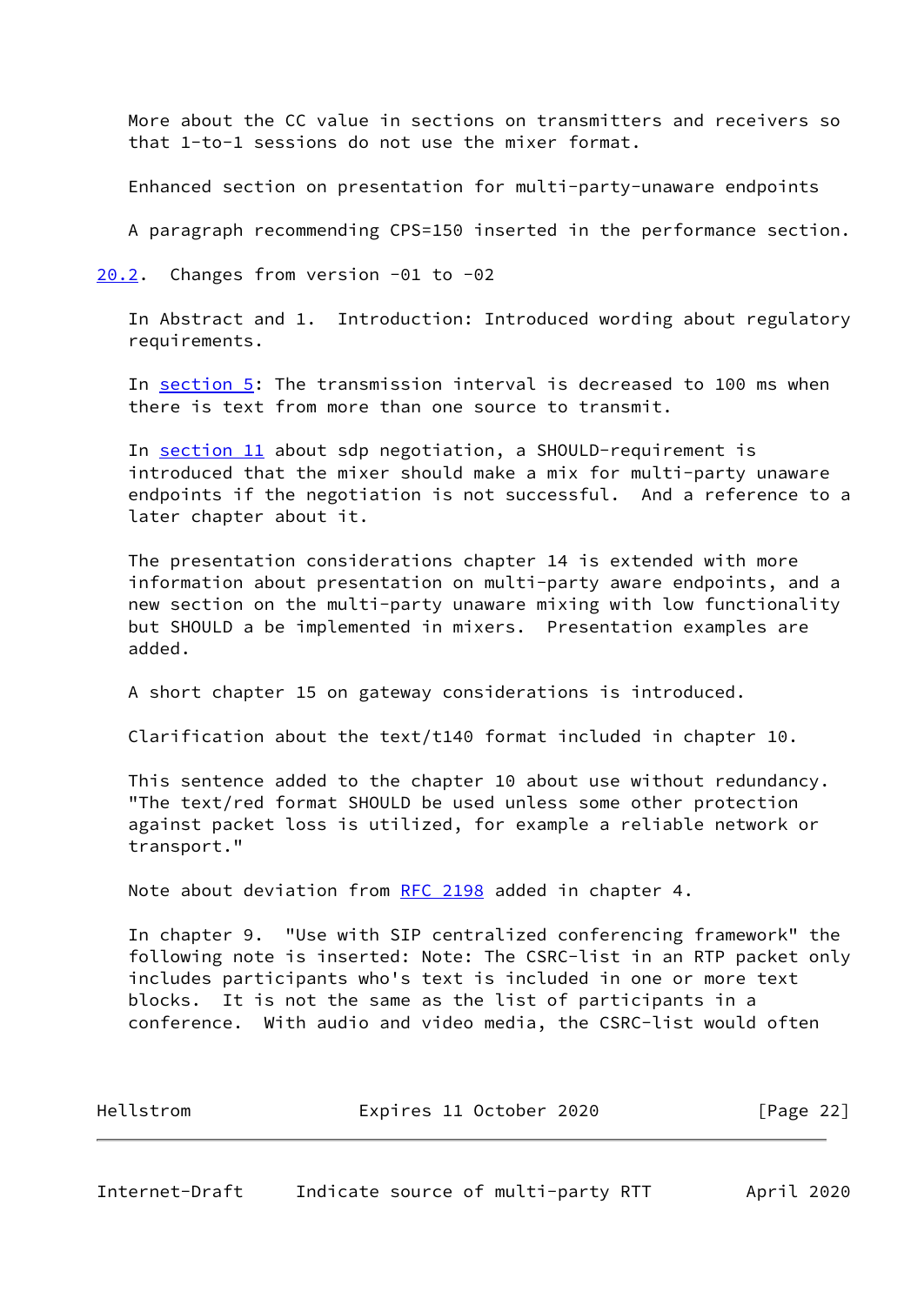contain all participants who are not muted whereas text participants that don't type are completely silent and so don't show up in RTP packet CSRC-lists.

### <span id="page-25-0"></span>[20.3](#page-25-0). Changes from version -00 to -01

Editorial cleanup.

 Changed capability indication from fmtp-parameter to sdp attribute "rtt-mix".

Swapped order of redundancy elements in the example to match reality.

Increased the SDP negotiation section

- <span id="page-25-1"></span>[21.](#page-25-1) References
- <span id="page-25-3"></span><span id="page-25-2"></span>[21.1](#page-25-2). Normative References
	- [RFC2119] Bradner, S., "Key words for use in RFCs to Indicate Requirement Levels", [BCP 14](https://datatracker.ietf.org/doc/pdf/bcp14), [RFC 2119](https://datatracker.ietf.org/doc/pdf/rfc2119), DOI 10.17487/RFC2119, March 1997, <[https://www.rfc-editor.org/info/rfc2119>](https://www.rfc-editor.org/info/rfc2119).
	- [RFC2198] Perkins, C., Kouvelas, I., Hodson, O., Hardman, V., Handley, M., Bolot, J.C., Vega-Garcia, A., and S. Fosse- Parisis, "RTP Payload for Redundant Audio Data", [RFC 2198,](https://datatracker.ietf.org/doc/pdf/rfc2198) DOI 10.17487/RFC2198, September 1997, <[https://www.rfc-editor.org/info/rfc2198>](https://www.rfc-editor.org/info/rfc2198).
	- [RFC3550] Schulzrinne, H., Casner, S., Frederick, R., and V. Jacobson, "RTP: A Transport Protocol for Real-Time Applications", STD 64, [RFC 3550](https://datatracker.ietf.org/doc/pdf/rfc3550), DOI 10.17487/RFC3550, July 2003, <<https://www.rfc-editor.org/info/rfc3550>>.
	- [RFC4102] Jones, P., "Registration of the text/red MIME Sub-Type", [RFC 4102,](https://datatracker.ietf.org/doc/pdf/rfc4102) DOI 10.17487/RFC4102, June 2005, <[https://www.rfc-editor.org/info/rfc4102>](https://www.rfc-editor.org/info/rfc4102).
	- [RFC4103] Hellstrom, G. and P. Jones, "RTP Payload for Text Conversation", [RFC 4103](https://datatracker.ietf.org/doc/pdf/rfc4103), DOI 10.17487/RFC4103, June 2005, <[https://www.rfc-editor.org/info/rfc4103>](https://www.rfc-editor.org/info/rfc4103).
	- [T140] ITU-T, "Recommendation ITU-T T.140 (02/1998), Protocol for multimedia application text conversation", February 1998, <[https://www.itu.int/rec/T-REC-T.140-199802-I/en>](https://www.itu.int/rec/T-REC-T.140-199802-I/en).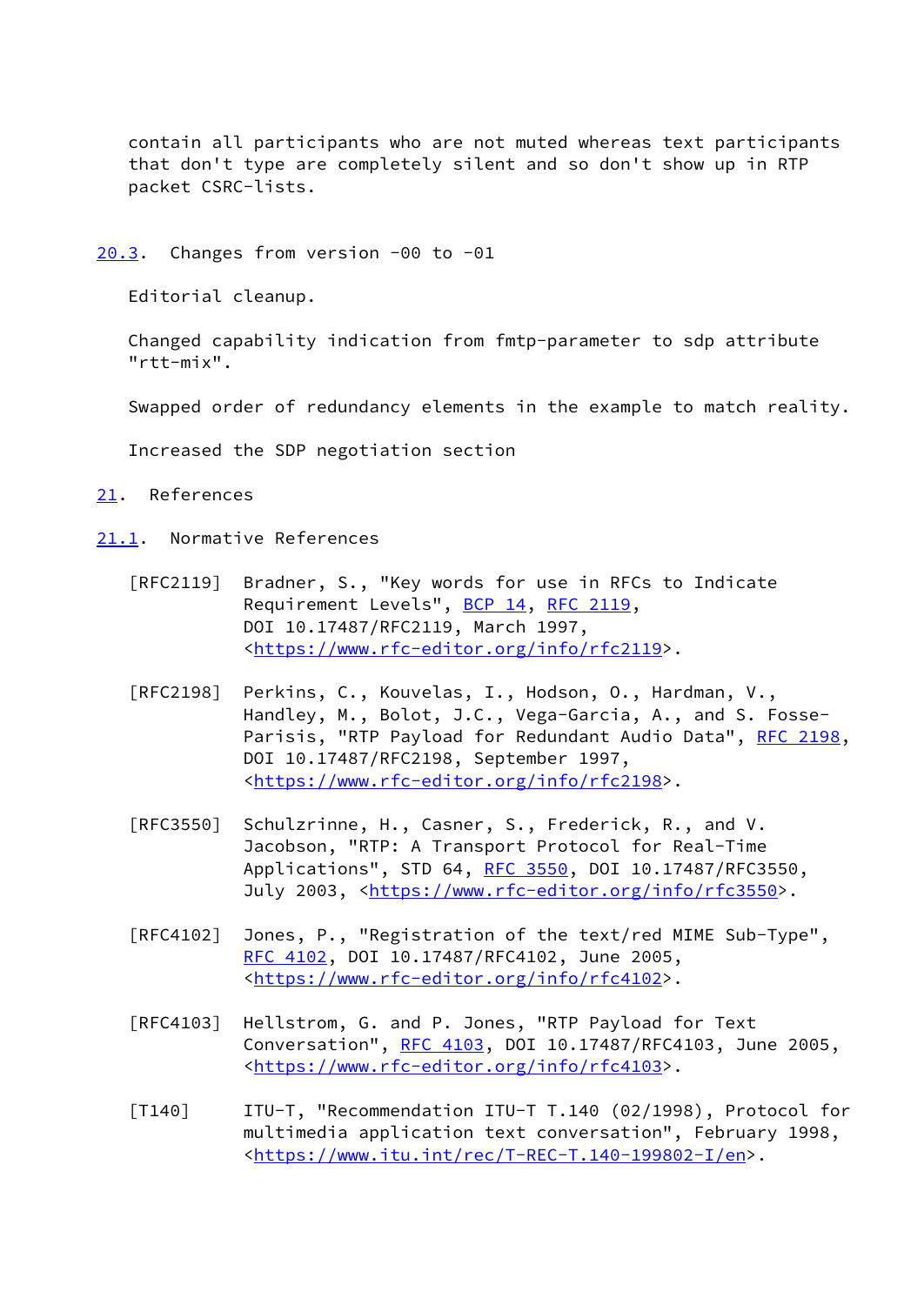<span id="page-26-1"></span>

|  | Internet-Draft |  |  |  | Indicate source of multi-party RTT |  | April 2020 |  |
|--|----------------|--|--|--|------------------------------------|--|------------|--|
|--|----------------|--|--|--|------------------------------------|--|------------|--|

<span id="page-26-2"></span> [T140ad1] ITU-T, "Recommendation ITU-T.140 Addendum 1 - (02/2000), Protocol for multimedia application text conversation", February 2000, <[https://www.itu.int/rec/T-REC-T.](https://www.itu.int/rec/T-REC-T)140-200002-I!Add1/en>.

<span id="page-26-0"></span>[21.2](#page-26-0). Informative References

- [RFC4353] Rosenberg, J., "A Framework for Conferencing with the Session Initiation Protocol (SIP)", [RFC 4353,](https://datatracker.ietf.org/doc/pdf/rfc4353) DOI 10.17487/RFC4353, February 2006, <[https://www.rfc-editor.org/info/rfc4353>](https://www.rfc-editor.org/info/rfc4353).
- [RFC4575] Rosenberg, J., Schulzrinne, H., and O. Levin, Ed., "A Session Initiation Protocol (SIP) Event Package for Conference State", [RFC 4575](https://datatracker.ietf.org/doc/pdf/rfc4575), DOI 10.17487/RFC4575, August 2006, [<https://www.rfc-editor.org/info/rfc4575](https://www.rfc-editor.org/info/rfc4575)>.
- [RFC4579] Johnston, A. and O. Levin, "Session Initiation Protocol (SIP) Call Control - Conferencing for User Agents", [BCP 119](https://datatracker.ietf.org/doc/pdf/bcp119), [RFC 4579,](https://datatracker.ietf.org/doc/pdf/rfc4579) DOI 10.17487/RFC4579, August 2006, <[https://www.rfc-editor.org/info/rfc4579>](https://www.rfc-editor.org/info/rfc4579).

Author's Address

 Gunnar Hellstrom Gunnar Hellstrom Accessible Communication Esplanaden 30 SE-13670 Vendelso Sweden

Email: gunnar.hellstrom@ghaccess.se